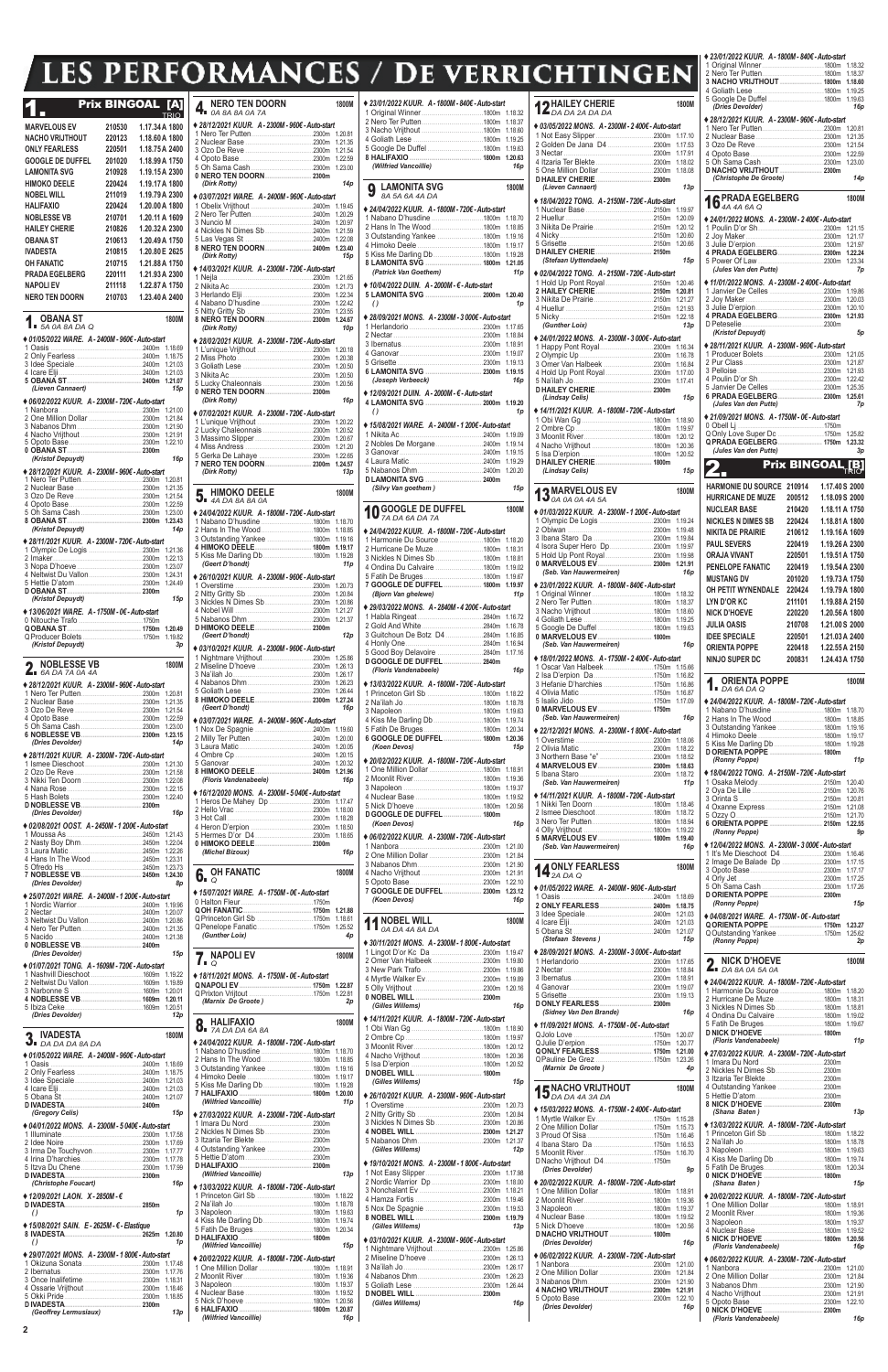**3**

| <b>IDEE SPECIALE</b>                                 | <b>1800M</b>       |
|------------------------------------------------------|--------------------|
| $\mathbf{3}_{\bullet}$ BA 8A Q                       |                    |
| ◆ 01/05/2022 WARE. A - 2400M - 960€ - Auto-start     | 1.18.69            |
|                                                      | 1.18.75            |
|                                                      | 1.21.03            |
|                                                      | 1.21.03<br>1.21.07 |
| (Francis Neirinck)                                   | 15p                |
| ◆ 20/02/2022 KUUR. A - 1800M - 720€ - Auto-start     |                    |
|                                                      | 1.18.91            |
|                                                      | 1.19.36            |
|                                                      | 1.19.37<br>1.19.52 |
|                                                      | 1.20.56            |
| (Nico Dhaenens)                                      | 1.21.15<br>16p     |
| ♦ 07/02/2022 MONS. A - 1750M - 0€ - Auto-start       |                    |
|                                                      | 1.22.32            |
|                                                      | 1.22.85            |
| (Nico Dhaenens)                                      | 2p                 |
| <b>NINJO SUPER DC</b>                                | <b>1800M</b>       |
| 0A 0A 0A Q<br>ю                                      |                    |
| ♦ 06/12/2020 KUUR. A - 1800M - 720€ - Auto-start     |                    |
|                                                      | 1.19.32<br>1.19.49 |
|                                                      | 1.19.60            |
|                                                      | 1.19.75            |
| 0 NINJO SUPER DC  1800m                              | 1.19.93            |
| (Siegfried De Cubber)                                | 16p                |
| ◆ 22/11/2020 KUUR. A - 2300M - 720€ - Auto-start     |                    |
|                                                      | 1.18.71<br>1.19.42 |
|                                                      | 1.19.62            |
|                                                      | 1.19.66            |
|                                                      | 1.19.81            |
| (Siegfried De Cubber)                                | 15p                |
| ♦ 01/11/2020 TONG. A - 2150M - 720€ - Auto-start     |                    |
|                                                      | 1.20.76            |
| 2 Harley Du Rafhay 2150m                             | 1.20.78            |
|                                                      | 1.20.82<br>1.20.86 |
|                                                      | 1.21.44            |
| 0 NINJO SUPER DC  2150m                              |                    |
| (Siegfried De Cubber)                                | 15p                |
| ◆ 31/08/2020 WARE. A - 1750M - 0€ - Auto-start       |                    |
| Q NINJO SUPER DC  1750m                              | 1.21.70<br>1.24.43 |
| Q One Million Dollar 1750m                           | 1.23.34            |
|                                                      |                    |
|                                                      | 1.23.88            |
| (Kiara De Cubber)                                    | 4p                 |
| <b>ORAJA VIVANT</b>                                  | <b>1800M</b>       |
| $\circ$                                              |                    |
| ◆ 01/05/2022 WARE. A - 1750M - 0€ - Auto-start       | 1.19.51            |
| (Nick Vervloet)                                      | 1p                 |
| <b>OH PETIT WYNENDALE</b>                            | <b>1800M</b>       |
| 6.<br>6A 0A DA 7A 6A                                 |                    |
| ◆ 24/04/2022 KUUR. A - 1800M - 720€ - Auto-start     |                    |
| 1 Nabano D'husdine 1800m                             | 1.18.70            |
|                                                      | 1.18.85<br>1.19.16 |
|                                                      | 1.19.17            |
|                                                      | 1.19.28            |
| 6 OH PETIT WYNENDALE  1800m<br>(Kristof Depuydt)     | 1.19.78<br>11 p    |
| ◆ 09/01/2022 KUUR. A - 2300M - 720€ - Auto-start     |                    |
|                                                      | 1.19.97            |
|                                                      | 1.20.02            |
|                                                      | 1.20.77<br>1.21.50 |
|                                                      | 1.21.72            |
| 0 OH PETIT WYNENDALE  2300m<br>Vergaerde)<br>(Gérard | 15p                |
|                                                      |                    |
| ♦ 12/07/2021 OOST. A - 2050M - 1 200€ - Auto-start   | 1.20.47            |
|                                                      | 1.20.64            |
|                                                      | 1.21.89            |
|                                                      | 1.22.22<br>1.22.67 |
| D OH PETIT WYNENDALE  2050m                          |                    |
| (Nico Dhaenens)                                      | 11p                |
| ♦ 01/07/2021 TONG. A - 1609M - 720€ - Auto-start     | 1.19.22            |
|                                                      | 1.19.89            |
|                                                      | 1.20.01            |
|                                                      | 1.20.11<br>1.20.51 |
|                                                      | 1.20.82            |
| (Nico Dhaenens)                                      | 12p                |
| ♦ 12/06/2021 TONG. A - 2150M - 720€ - Auto-start     |                    |
|                                                      | 1.20.77<br>1.20.96 |
|                                                      | 1.22.23            |
| 4 Okapi De La Vallee 2150m                           | 1.22.60<br>1.23.23 |
| 6 OH PETIT WYNENDALE  2150m                          | 1.24.95            |
| (Nico Dhaenens)                                      | 13p                |

| ◆ 26/10/2021 KUUR. A - 1800M - 960€ - Auto-start   |                    |
|----------------------------------------------------|--------------------|
|                                                    | 1.17.73<br>1.17.78 |
| 3 Eqo Du Tournibois 1800m                          | 1.17.80            |
|                                                    | 1.17.80            |
|                                                    | 1.18.17            |
| (Dries Devolder)                                   | 13p                |
| ◆ 05/01/2021 MONS. A - 2300M - 1 800€ - Auto-start |                    |
|                                                    | 1.18.77            |
|                                                    | 1.19.40<br>1.19.48 |
|                                                    | 1.19.51            |
|                                                    | 1.20.63            |
| (Nico Dhaenens)                                    | 13p                |
|                                                    |                    |
| NUCLEAR BASE<br>9<br>1A DA 4A 6A 2A                | 1800M              |
| ◆ 18/04/2022 TONG. A - 2150M - 720€ - Auto-start   |                    |
| 1 NUCLEAR BASE  2150m                              | 1.19.97            |
|                                                    | 1.20.09            |
| 4 Nicky 2150m                                      | 1.20.12<br>1.20.60 |
|                                                    | 1.20.66            |
| (Koen Phlypo)                                      | 15p                |
| ♦ 01/03/2022 KUUR. A - 2300M - 1 200€ - Auto-start |                    |
|                                                    | 1.19.11<br>1.19.15 |
|                                                    | 1.19.21            |
| 4 Karel Ter Putten D4 2300m                        | 1.20.14            |
|                                                    |                    |
| (Koen Phlypo)                                      | 9p                 |
| ♦ 20/02/2022 KUUR. A - 1800M - 720€ - Auto-start   |                    |
|                                                    | 1.18.91<br>1.19.36 |
|                                                    | 1.19.37            |
|                                                    | 1.19.52            |
| (Koen Phlypo)                                      | 1.20.56<br>16p     |
| ♦ 06/02/2022 KUUR. A - 2300M - 720€ - Auto-start   |                    |
|                                                    | 1.21.00            |
|                                                    | 1.21.84            |
|                                                    | 1.21.90<br>1.21.91 |
|                                                    | 1.22.10            |
|                                                    | 1.22.31            |
| (Koen Phlypo)                                      | 16p                |
| ◆ 28/12/2021 KUUR. A - 2300M - 960€ - Auto-start   | 1.20.81            |
|                                                    | 1.21.35            |
|                                                    |                    |
|                                                    | 1.21.54            |
|                                                    | 1.22.59            |
| (Koen Phlypo)                                      | 1.23.00<br>14p     |
|                                                    |                    |
| <b>DEYN D'OR KC</b><br>0A DA 5A 6A 8A              | 1800M              |
| ◆ 30/11/2021 MONS. A - 2300M - 1 800€ - Auto-start |                    |
|                                                    | 1.19.47            |
|                                                    | 1.19.80<br>1.19.86 |
|                                                    | 1.19.89            |
|                                                    | 1.20.16            |
| (Christian Sybers)                                 | 16p                |
| ♦ 10/11/2021 MONS. A - 1750M - 3 000€ - Auto-start |                    |
| 1 Nordic Warrior Dp 1750m                          | 1.16.38            |
|                                                    | 1.16.41            |
|                                                    | 1.16.79<br>1.16.88 |
| 5 Nopa D'hoeve Dp 1750m                            | 1.16.99            |
| (Christian Sybers)                                 | 16p                |
| ◆ 01/11/2021 TONG. A - 2150M - 720€ - Auto-start   |                    |
|                                                    | 1.18.90            |
|                                                    | 1.19.17            |
|                                                    | 1.19.19<br>1.19.62 |
|                                                    | 1.19.87            |
| (Christian Sybers)                                 | 16p                |
| ◆ 24/10/2021 TONG. A - 2150M - 720€ - Auto-start   | 1.19.94            |
|                                                    | 1.20.07            |
|                                                    | 1.20.36            |
|                                                    | 1.20.75<br>1.20.75 |
|                                                    | 1.20.79            |
| (Christian Sybers)                                 | 12p                |
| ♦ 28/08/2021 TONG. A - 2150M - 720€ - Auto-start   |                    |
| 2150m 2150m                                        | 1.18.87<br>1.18.90 |
|                                                    | 1.19.42            |
|                                                    | 1.19.58<br>1.19.68 |
|                                                    | 1.20.43            |
| (Christian Sybers)                                 | 14p                |
|                                                    | 1800M              |
| <b>PAUL SEVERS</b><br>2A 7A Q                      |                    |
| ◆ 19/04/2022 MONS. A - 2300M - 2 400€ - Auto-start |                    |
| 2 PAUL SEVERS  2300m                               | 1.18.75<br>1.19.26 |

| ◆ 30/11/2021 MONS. A - 2300M - 1 800€ - Auto-start       | 1.19.47            |                               |
|----------------------------------------------------------|--------------------|-------------------------------|
|                                                          | 1.19.80            | ź                             |
|                                                          | 1.19.86<br>1.19.89 | ć                             |
|                                                          | 1.20.16            | $\overline{\phantom{a}}$<br>E |
| D NICKLES N DIMES SB  2300m                              |                    |                               |
| (Marnix De Groote)                                       | 16p                |                               |
| ◆ 14/11/2021 KUUR. A - 1800M - 720€ - Auto-start         | 1.18.46            | d                             |
|                                                          | 1.18.72            |                               |
|                                                          | 1.18.94            |                               |
|                                                          | 1.19.22<br>1.19.40 |                               |
| 0 NICKLES N DIMES SB  1800m                              |                    | $\tilde{ }$                   |
| (Marnix De Groote)                                       | 16p                | î<br>Z                        |
| ◆ 26/10/2021 KUUR. A - 2300M - 960€ - Auto-start         |                    | E                             |
|                                                          | 1.20.73<br>1.20.84 |                               |
| 3 NICKLES N DIMES SB  2300m                              | 1.20.86            |                               |
|                                                          | 1.21.27            |                               |
| (Marnix De Groote)                                       | 1.21.37<br>12p     | $\sim$ b $\sim$               |
|                                                          |                    | $\overline{\phantom{a}}$      |
| 2 NIKITA DE PRAIRIE                                      | 1800M              | I                             |
| $13^{\text{NIMIA}}_{3A\,3A\,DA\,0A\,0A}$                 |                    |                               |
| ♦ 18/04/2022 TONG. A - 2150M - 720€ - Auto-start         | 1.19.97            |                               |
|                                                          | 1.20.09            |                               |
| 3 NIKITA DE PRAIRIE 2150m                                | 1.20.12            | $\ddot{\phantom{0}}$          |
| 4 Nicky 2150m                                            | 1.20.60<br>1.20.66 | Ź                             |
| (Robin Lembrechts)                                       | 15p                | ξ                             |
| ♦ 02/04/2022 TONG. A - 2150M - 720€ - Auto-start         |                    |                               |
| 1 Hold Up Pont Royal 2150m                               | 1.20.46            |                               |
|                                                          | 1.20.81<br>1.21.27 | (                             |
|                                                          | 1.21.93            | (<br>(                        |
|                                                          | 1.22.18            | (                             |
| (Robin Lembrechts)                                       | 13p                |                               |
| ◆ 23/01/2022 KUUR. A - 1800M - 840€ - Auto-start         |                    |                               |
|                                                          | 1.18.32<br>1.18.37 | K                             |
|                                                          | 1.18.60            | ı                             |
|                                                          | 1.19.25<br>1.19.63 | ı                             |
|                                                          |                    | ı                             |
| (Nick Vervloet)                                          | 16p                | ı                             |
| ◆ 14/11/2021 KUUR. A - 1800M - 720€ - Auto-start         |                    | ı                             |
|                                                          | 1.18.90<br>1.19.97 | ı                             |
|                                                          | 1.20.12            |                               |
|                                                          |                    | ı                             |
|                                                          | 1.20.36            | ı                             |
|                                                          | 1.20.52            | ı                             |
| (Nick Vervloet)                                          | 15p                |                               |
| ◆ 24/10/2021 TONG. A - 2150M - 720€ - Auto-start         |                    | I                             |
|                                                          | 1.19.13            |                               |
|                                                          | 1.19.53            |                               |
|                                                          | 1.19.54<br>1.19.66 | (                             |
|                                                          | 1.19.78            |                               |
| 0 NIKITA DE PRAIRIE 2150m<br>(Nick Vervloet)             | 16p                | l                             |
|                                                          |                    |                               |
| A HURRICANE DE MUZE                                      | 1800M              |                               |
| 2A DA AA DA 0A                                           |                    | ź                             |
| ◆ 24/04/2022 KUUR. A - 1800M - 720€ - Auto-start         |                    | í                             |
| 1 Harmonie Du Source 1800m<br>2 HURRICANE DE MUZE  1800m | 1.18.20<br>1.18.31 |                               |
|                                                          | 1.18.81            |                               |
|                                                          | 1.19.02<br>1.19.67 |                               |
| Vergaerde)<br>(Gérard                                    | 11 <sub>p</sub>    |                               |
| ♦ 22/03/2022 MONS. A - 2300M - 2400€ - Auto-start        |                    | 2                             |
|                                                          | 1.17.84            |                               |
|                                                          | 1.18.05            | E                             |
| 4 Kiss Me Darling Db Da 2300m                            | 1.18.23<br>1.18.25 |                               |
|                                                          | 1.18.29            |                               |
| D HURRICANE DE MUZE  2300m                               |                    |                               |
| (Gunther Loix)                                           | 14p                |                               |
| ♦ 15/03/2022 MONS. A - 2300M - 3 000€ - Auto-start       | 1.16.23            | $\sim$ b $\sim$               |
|                                                          | 1.16.33            | ŧ                             |
|                                                          | 1.16.63<br>1.16.77 | I                             |
|                                                          | 1.16.90            |                               |
| A HURRICANE DE MUZE  2300m                               |                    |                               |
| (Jules Van den Putte)                                    | 12p                | ź                             |
| ♦ 19/10/2021 MONS. A - 2300M - 1 800€ - Auto-start       | 1.17.98            | Z                             |
|                                                          | 1.18.00            | ŧ                             |
|                                                          | 1.18.21            |                               |
|                                                          | 1.19.46<br>1.19.53 |                               |
| D HURRICANE DE MUZE  2300m                               |                    |                               |
| (Jules Van den Putte)                                    | 13p                |                               |
| ♦ 28/09/2021 MONS. A - 2300M - 3 000€ - Auto-start       |                    | こくいん                          |
|                                                          | 1.17.65<br>1.18.84 | ŧ                             |
|                                                          | 1.18.91            | ٤                             |
|                                                          | 1.19.07<br>1.19.13 |                               |
| 0 HURRICANE DE MUZE  2300m                               |                    |                               |
| (PAVEL TAMSIN)                                           | 16p                |                               |

| <b>JULIA OASIS</b><br>1800M<br>$\blacksquare$ $\blacksquare$ $\Box$ $\Box$ $\Box$ | 0 L CIICIÓ DE 1 GIIGNO COMO CONSTITUITO DE 1930<br>4 Poker Face         | (PAVEL IAMSIN)<br>70D                              | ▼▪ <i>DA 0A DA DA</i> Q<br>♦ 01/05/2022 LAON, X - 2850M - €               | V 44/04/2022 URAI, A " 4/00M "C<br>8 Iris Du Dezert D4 |        | .2700m 1.17.20 |
|-----------------------------------------------------------------------------------|-------------------------------------------------------------------------|----------------------------------------------------|---------------------------------------------------------------------------|--------------------------------------------------------|--------|----------------|
|                                                                                   |                                                                         | 1800M                                              |                                                                           | $\left( \right)$                                       |        | 1p             |
| ◆ 01/05/2022 LAON. X - 2850M - $\epsilon$                                         | 10p<br>(Jo Corbanie)                                                    | <b>15 HARMONIE DU SOURCE</b>                       | 1n<br>$\theta$                                                            | ♦ 19/09/2021 ALEN. X - 2650M - €                       |        |                |
| 1 <sub>D</sub>                                                                    | ♦ 08/03/2022 MONS. A-2300M-3 000€-Auto-start                            | ◆ 24/04/2022 KUUR. A - 1800M - 720€ - Auto-start   | ◆ 18/07/2021 LACA. A - 2700M - € - Auto-start                             |                                                        |        | 2650m          |
|                                                                                   |                                                                         | 1 HARMONIE DU SOURCE 1800m 1.18.20                 |                                                                           | $\left( \right)$                                       |        |                |
| ♦ 08/07/2021 CAEN. S - 2000M - € - Scratch                                        |                                                                         |                                                    | 1n<br>$\left( \right)$                                                    | ♦ 05/09/2021 TOUR. $X - 2825M - \epsilon$              |        |                |
| 1 <sub>D</sub><br>$\left( \right)$                                                |                                                                         | 3 Nickles N Dimes Sb 1800m 1.18.81                 |                                                                           |                                                        |        | .2825m 1.23.10 |
|                                                                                   |                                                                         |                                                    | ♦ 24/05/2021 GOUR. $X - 2550M - \epsilon$                                 |                                                        |        |                |
| 1800M                                                                             |                                                                         | (HERMAN DE RIDDER)<br>11p                          | 1p                                                                        | (15/08/2021)                                           |        |                |
| <b>MUSTANG DV</b><br>$O$ DA DA 5A DA DA                                           | (Eddy Debboudt)<br>14 <sub>D</sub>                                      |                                                    |                                                                           | 6 IRIS DU DEZERT  2625m                                |        |                |
|                                                                                   | ◆ 12/12/2021 KUUR. A - 1750M - 0€ - Auto-start                          | ♦ 18/04/2022 TONG. A - 2150M - 720€ - Auto-start   | $\triangle$ 01/05/2021 LAON. X - 2850M - €                                |                                                        |        |                |
| ♦ 09/01/2022 KUUR. A - 2300M - 720€ - Auto-start<br>1 Goliath Lese                |                                                                         |                                                    |                                                                           | <b>Prix WEGMARKERINGEN DE GROOTE</b>                   |        |                |
|                                                                                   |                                                                         | 2 Huellur                                          | $\left( \right)$<br>1p                                                    |                                                        |        | <b>TRIO</b>    |
|                                                                                   |                                                                         |                                                    | ♦ 31/03/2021 MONS. S - 2000M - € - Scratch                                | <b>KUINSY FD</b>                                       | 210804 | 1.13.92 A 1800 |
|                                                                                   |                                                                         | 2150m 1.20.66                                      |                                                                           | L'AS DU CALVAIRE                                       | 200805 | 1.14.86 A 2300 |
|                                                                                   | (Eddy Debboudt)<br>4p                                                   | D HARMONIE DU SOURCE 2150m                         | 1 <sub>D</sub><br>$\left( \right)$                                        | <b>FURAC DE VALFORG</b>                                | 190909 | 1.15.03 S 2450 |
|                                                                                   |                                                                         | (HERMAN DE RIDDER)<br>15p                          |                                                                           |                                                        |        |                |
| (STIJN VANDE WALLE)<br>15 <sub>D</sub>                                            | <b>49 NICKLES N DIMES SB</b><br>1800M<br>$\mathbf{14}$ 3A 2A DA 0A 3A   | ♦ 15/02/2022 MONS. A - 1750M - 2 400€ - Auto-start | $\sum_{i}$ IT'S ME DIESCHOOT<br>2400M                                     | <b>HURRICANE HILL</b>                                  | 200821 | 1.15.07 A 2140 |
| ◆ 28/11/2021 KUUR. A - 2300M - 960€ - Auto-start                                  |                                                                         |                                                    |                                                                           | <b>GIBUS DU FERRON</b>                                 |        | 1.15.30 X      |
|                                                                                   | ◆ 24/04/2022 KUUR. A - 1800M - 720€ - Auto-start                        | 2 Nana Rose                                        | ♦ 12/04/2022 MONS. A - 2300M - 3 000€ - Auto-start                        | <b>HARPER SMART</b>                                    | 201115 | 1.15.58 A 1900 |
|                                                                                   | 1 Harmonie Du Source.                                                   |                                                    | 1 It's Me Dieschoot D4<br>.2300m 1.16.46<br>.                             | <b>KATALAYA TRAFO</b>                                  | 210616 | 1.15.62 A 2300 |
|                                                                                   | 2 Hurricane De Muze1800m 1.18.31<br>3 NICKLES N DIMES SB  1800m 1.18.81 | 4 Newieirra<br>5 Mandarine Des D D4 1750m 1.18.66  |                                                                           | <b>JUGLANS BLOC</b>                                    | 210804 | 1.15.66 A 1800 |
| 4 Mac Power 2300m 1.20.53                                                         | 4 Ondina Du Calvaire 1800m 1.19.02                                      | D HARMONIE DU SOURCE 1750m                         | 2300m 1.17.17                                                             | <b>NICKY PRIDE</b>                                     | 210826 | 1.15.85 A 2300 |
|                                                                                   |                                                                         | (Marnix De Groote)<br>13р                          | 2300m 1.17.25<br>5 Oh Sama Cash<br>2300m 1.17.26                          | <b>GO PRIOR</b>                                        |        | 1.16.03 E 2800 |
| (Dries Devolder)<br>16 <sub>D</sub>                                               | (Marnix De Groote)<br>11 <sub>D</sub>                                   |                                                    | (Dries Devolder)<br>15 <sub>D</sub>                                       |                                                        | 201122 |                |
| ♦ 14/11/2021 KUUR. A - 1800M - 960€ - Auto-start                                  | ♦ 27/03/2022 KUUR. A - 2300M - 720€ - Auto-start                        | ♦ 18/01/2022 MONS. A - 1750M - 2400€ - Auto-start  |                                                                           | <b>KANTUCKY T</b>                                      | 191001 | 1.16.10 A 2300 |
| 1 Kapitale.<br>$\frac{1}{2}$                                                      | 1 Imara Du Nord<br>2300m<br>.                                           |                                                    | ♦ 20/03/2022 BIHO. X - 2500M - €                                          | <b>GALAXY DU NEUFBOIS</b>                              | 210819 | 1.16.33 A 2300 |
|                                                                                   |                                                                         |                                                    | <b>DIT'S ME DIESCHOOT </b><br>2500m<br>$\left( \right)$<br>1 <sub>D</sub> | <b>HECTOR DE CORDAY</b>                                | 211204 | 1.16.40 X 2550 |
| 3 Nasty Boy Dhm1800m 1.18.51<br>4 Miss Ten Doorn1800m 1.18.72                     | 3 Itzaria Ter Blekte                                                    |                                                    |                                                                           | <b>HONLY ONE</b>                                       | 210928 | 1.16.76 A 2300 |
|                                                                                   |                                                                         | 5 Isalio Jido                                      | ♦ 06/03/2022 LACA, X-2750M-€                                              | <b>HORUS DE L'ITON</b>                                 | 220220 | 1.17.60 X 2875 |
| 5 MUSTANG DV  1800m 1.21.25                                                       | 5 Hettie D'atom.                                                        | D HARMONIE DU SOURCE 1750m                         | 5 IT'S ME DIESCHOOT  2750m 1.19.00                                        |                                                        |        |                |
| 7p<br>(Dries Devolder)                                                            | (Marnix De Groote)<br>13p                                               | (Marnix De Groote)<br>16р                          | 1p<br>$\bigcirc$                                                          | <b>HENZO DE BELOU</b>                                  | 200602 | 1.19.30 S 2000 |

| ♦ 22/12/2021 MONS. A - 2300M - 1 800€ - Auto-start                            |        |                | 1.18.06                    |
|-------------------------------------------------------------------------------|--------|----------------|----------------------------|
|                                                                               |        |                | 1.18.22<br>1.18.52         |
|                                                                               |        |                | 1.18.63                    |
|                                                                               |        |                | 1.18.72                    |
| (PAVEL TAMSIN)                                                                |        |                | 11p                        |
|                                                                               |        |                |                            |
| <b>16 PENELOPE FANATIC</b>                                                    |        |                | 1800M                      |
| ◆ 19/04/2022 MONS. A - 2300M - 2 400€ - Auto-start                            |        |                |                            |
|                                                                               |        |                | 1.18.75                    |
| 3 PENELOPE FANATIC  2300m                                                     |        |                | 1.19.26<br>1.19.53         |
|                                                                               |        |                |                            |
| (Marc Moes)                                                                   |        |                |                            |
|                                                                               |        |                | 10 <sub>p</sub>            |
| ◆ 08/03/2022 MONS. A - 2300M - 3 000€ - Auto-start                            |        |                | 1.20.22                    |
|                                                                               |        |                | 1.20.32                    |
|                                                                               |        |                | 1.20.46<br>1.20.57         |
|                                                                               |        |                |                            |
| D PENELOPE FANATIC  2300m<br>(Marc Moes)                                      |        |                |                            |
|                                                                               |        |                | 14p                        |
| ♦ 12/09/2021 TONG. A - 2150M - 1440€ - Auto-start                             |        |                | 1.19.76                    |
|                                                                               |        |                | 1.21.52                    |
|                                                                               |        |                | 1.22.01<br>1.22.69         |
| 5 PENELOPE FANATIC  2150m                                                     |        |                | 1.33.40                    |
| (Jules Van den Putte)                                                         |        |                | 5p                         |
| ◆ 15/07/2021 WARE. A-1750M-0€-Auto-start                                      |        |                |                            |
|                                                                               |        |                |                            |
|                                                                               |        |                | 1.18.61                    |
| QPENELOPE FANATIC  1750m 1.25.52<br>(Jules Van den Putte)                     |        |                | 4p                         |
| <b>Prix LADBROKES</b><br>3.                                                   |        |                |                            |
| 石                                                                             |        |                | <b>TRIO</b>                |
| <b>IZALKO STRYCK</b>                                                          | 220124 | 1.16.40 A 2300 |                            |
| <b>IT'S ME DIESCHOOT</b>                                                      | 220412 | 1.16.46 A 2300 |                            |
| <b>IMAGE DE BALADE</b>                                                        | 220412 | 1.17.15 A 2300 |                            |
| <b>IRIS DU DEZERT</b>                                                         | 220424 | 1.17.20 X 2700 |                            |
| <b>INVICTA BELL</b>                                                           | 211223 | 1.17.30 S 2000 |                            |
| <b>ITZARIA TER BLEKTE</b>                                                     | 220426 | 1.17.41 A 2300 |                            |
| <b>IDOLE MIKA</b>                                                             | 211102 | 1.17.80 S 2000 |                            |
| <b>IDEAL DU SAPTEL</b>                                                        | 210331 | 1.19.00 S 2000 |                            |
|                                                                               |        |                |                            |
| ILGA                                                                          | 220306 | 1.21.30 X 2625 |                            |
|                                                                               |        |                | 2400M                      |
| $\sum_{Q}$ IDOLE MIKA                                                         |        |                |                            |
| ♦ 02/11/2021 CAEN. S - 2000M - € - Scratch                                    |        |                | 1.17.80                    |
| $\theta$                                                                      |        |                | 1p                         |
| ITZARIA TER BLEKTE                                                            |        |                | 2400M                      |
| $\sum$ 4A 3A DA 3A 8A                                                         |        |                |                            |
| ♦ 03/05/2022 MONS. A - 2300M - 2 400€ - Auto-start                            |        |                | 1.17.10                    |
|                                                                               |        |                | 1.17.53                    |
|                                                                               |        |                | 1.17.91                    |
| 4 ITZARIA TER BLEKTE  2300m                                                   |        |                | 1.18.02<br>1.18.08         |
| (Gérard Vergaerde)                                                            |        |                | 13p                        |
| ◆ 26/04/2022 MONS. A - 2300M - 3 000€ - Auto-start                            |        |                |                            |
|                                                                               |        |                | 1.16.87                    |
| 3 ITZARIA TER BLEKTE  2300m                                                   |        |                | 1.17.30<br>1.17.41         |
|                                                                               |        |                | 1.17.45                    |
| (Gérard Vergaerde)                                                            |        |                | 1.17.60<br>10 <sub>p</sub> |
|                                                                               |        |                |                            |
| ◆ 12/04/2022 MONS. A - 2300M - 3 000€ - Auto-start                            |        |                |                            |
|                                                                               |        |                |                            |
|                                                                               |        |                |                            |
|                                                                               |        |                |                            |
| D ITZARIA TER BLEKTE  2300m<br>(Gérard Vergaerde)                             |        |                | 15p                        |
| ♦ 27/03/2022 KUUR. A - 2300M - 720€ - Auto-start                              |        |                |                            |
|                                                                               |        |                |                            |
| 3 ITZARIA TER BLEKTE  2300m                                                   |        |                |                            |
|                                                                               |        |                |                            |
|                                                                               |        |                |                            |
| (Gérard Vergaerde)                                                            |        |                | 13p                        |
| ◆ 13/03/2022 KUUR. A - 1800M - 720€ - Auto-start<br>1 Princeton Girl Sb 1800m |        |                | 1.18.22                    |
|                                                                               |        |                | 1.18.78                    |
|                                                                               |        |                | 1.19.63                    |
|                                                                               |        |                | 1.19.74<br>1.20.34         |
| 8 ITZARIA TER BLEKTE  1800m                                                   |        |                | 1.20.69                    |
| (Gérard Vergaerde)                                                            |        |                | 15p                        |
| <b>IDEAL DU SAPTEL</b><br>U DA 0A DA DA Q                                     |        |                | 2400M                      |

| ◆ 15/02/2022 MONS. A - 1750M - 2 400€ - Auto-start<br>1 Oscar Van Halbeek1750m                                                                                       | 1.17.53            |
|----------------------------------------------------------------------------------------------------------------------------------------------------------------------|--------------------|
|                                                                                                                                                                      | 1.17.58            |
|                                                                                                                                                                      | 1.17.93<br>1.18.21 |
|                                                                                                                                                                      | 1.18.66            |
| (Dries Devolder)                                                                                                                                                     | 13p                |
| ◆ 01/02/2022 MONS. A - 2300M - 5 040€ - Auto-start                                                                                                                   | 1.16.51            |
|                                                                                                                                                                      | 1.16.90            |
|                                                                                                                                                                      | 1.17.14<br>1.17.24 |
|                                                                                                                                                                      | 1.17.28            |
| 8 IT'S ME DIESCHOOT  2300m<br>(Dries Devolder)                                                                                                                       | 1.17.65<br>12p     |
| <b>IMAGE DE BALADE</b>                                                                                                                                               | 2400M              |
| $\overline{3}$ $\overline{4}$ $\overline{2}$ $\overline{4}$ $\overline{2}$ $\overline{5}$ $\overline{4}$ $\overline{2}$ $\overline{5}$ $\overline{4}$ $\overline{2}$ |                    |
| ♦ 24/04/2022 CHAL. X - 2600M - €<br>4 Image De Balade Dp 2600m                                                                                                       |                    |
| $\theta$                                                                                                                                                             | 1p                 |
| ◆ 12/04/2022 MONS. A - 2300M - 3 000€ - Auto-start                                                                                                                   |                    |
| 1 It's Me Dieschoot D42300m 1.16.46<br>2 Image De Balade Dp 2300m                                                                                                    | 1.17.15            |
|                                                                                                                                                                      |                    |
|                                                                                                                                                                      | 1.17.26            |
| (Francis Neirinck)                                                                                                                                                   | 15p                |
| ◆ 26/03/2022 AMIE. A - 2400M - € - Auto-start<br>5 IMAGE DE BALADE  2400m                                                                                            | 1.18.30            |
| $\theta$                                                                                                                                                             | 1p                 |
| ♦ 13/10/2020 MESL. S - 2000M - € - Scratch                                                                                                                           | 1.20.00            |
| $\theta$                                                                                                                                                             | 1p                 |
| <b>ILGA</b>                                                                                                                                                          | 2400M              |
| $\overline{\mathbf{0}}$ <b>BADADADA</b>                                                                                                                              |                    |
| ♦ 06/03/2022 CHER. X - 2625M - €                                                                                                                                     |                    |
| 8 ILGA<br>2625m 1.21.30<br>$\theta$                                                                                                                                  | 1p                 |
| ◆ 11/02/2022 NANT. X-2275M-€                                                                                                                                         |                    |
| D liga Dp                                                                                                                                                            |                    |
| $\theta$<br>◆ 20/12/2021 LEMA. A - 2200M - € - Auto-start                                                                                                            | 1p                 |
|                                                                                                                                                                      |                    |
| $\theta$                                                                                                                                                             | 1p                 |
| ♦ 27/09/2021 CAEN, X-2450M-€<br><b>DILGA</b><br>2450m                                                                                                                |                    |
| $\theta$                                                                                                                                                             | 1p                 |
| ♦ 31/07/2021 RANE. X - 2150M - €                                                                                                                                     |                    |
| <b>DILGA</b><br>$\left( \right)$                                                                                                                                     | 1p                 |
|                                                                                                                                                                      |                    |
|                                                                                                                                                                      |                    |
| <b>IZALKO STRYCK</b><br>7<br>■ 9A DA 3A 3A DA                                                                                                                        | 2400M              |
| ♦ 06/03/2022 LACA. X - 2750M - €                                                                                                                                     |                    |
| 9 IZALKO STRYCK 2750m 1.20.10                                                                                                                                        |                    |
| $\theta$                                                                                                                                                             | 1p                 |
| ◆ 22/02/2022 MONS. A - 2300M - 18 000€ - Auto-start                                                                                                                  | 1.15.05            |
| 2 Iros Du Goutier Dp2300m                                                                                                                                            | 1.15.06            |
|                                                                                                                                                                      | 1.15.27<br>1.15.76 |
|                                                                                                                                                                      | 1.15.82            |
| (Hanna Huygens)                                                                                                                                                      | 11p                |
| ♦ 01/02/2022 MONS. A - 2300M - 5 040€ - Auto-start                                                                                                                   |                    |
|                                                                                                                                                                      | 1.16.51            |
|                                                                                                                                                                      | 1.16.90<br>1.17.14 |
|                                                                                                                                                                      | 1.17.24            |
| (Hanna Huygens)                                                                                                                                                      | 1.17.28<br>12p     |
| ♦ 24/01/2022 MONS. A - 2300M - 5 040€ - Auto-start                                                                                                                   |                    |
|                                                                                                                                                                      | 1.16.10<br>1.16.38 |
|                                                                                                                                                                      | 1.16.40            |
|                                                                                                                                                                      | 1.16.57            |
| (Hanna Huygens)                                                                                                                                                      | 1.16.74<br>9p      |
| ♦ 11/01/2022 MONS. A - 2300M - 5 040€ - Auto-start                                                                                                                   |                    |
|                                                                                                                                                                      | 1.16.44<br>1.16.73 |
|                                                                                                                                                                      | 1.16.77            |
|                                                                                                                                                                      | 1.16.95<br>1.16.97 |
| D IZALKO STRYCK 2300m                                                                                                                                                |                    |
| (Marc Huygens)                                                                                                                                                       | 9p                 |
| <b>INVICTA BELL</b>                                                                                                                                                  | 2400M              |
| $O_{\blacksquare}$ DM Q<br>♦ 27/02/2022 REIM. X - 2550M - €                                                                                                          |                    |
|                                                                                                                                                                      |                    |
| $\theta$                                                                                                                                                             | 1p                 |
| ♦ 23/12/2021 CAEN. S-2000M- €-Scratch                                                                                                                                |                    |
| $\theta$                                                                                                                                                             | 1p                 |
| IRIS DU DEZERT                                                                                                                                                       | 2400M              |
| 6A 8A 9A 5A 6A                                                                                                                                                       |                    |
| +30/04/2022 GOUR. X-2575M-€<br>6 IRIS DU DEZERT  2575m                                                                                                               |                    |
| $\theta$                                                                                                                                                             | 1p                 |
| ♦ 24/04/2022 GRAI.  X - 2700M - €<br>$\theta$                                                                                                                        | 1.17.20<br>1p      |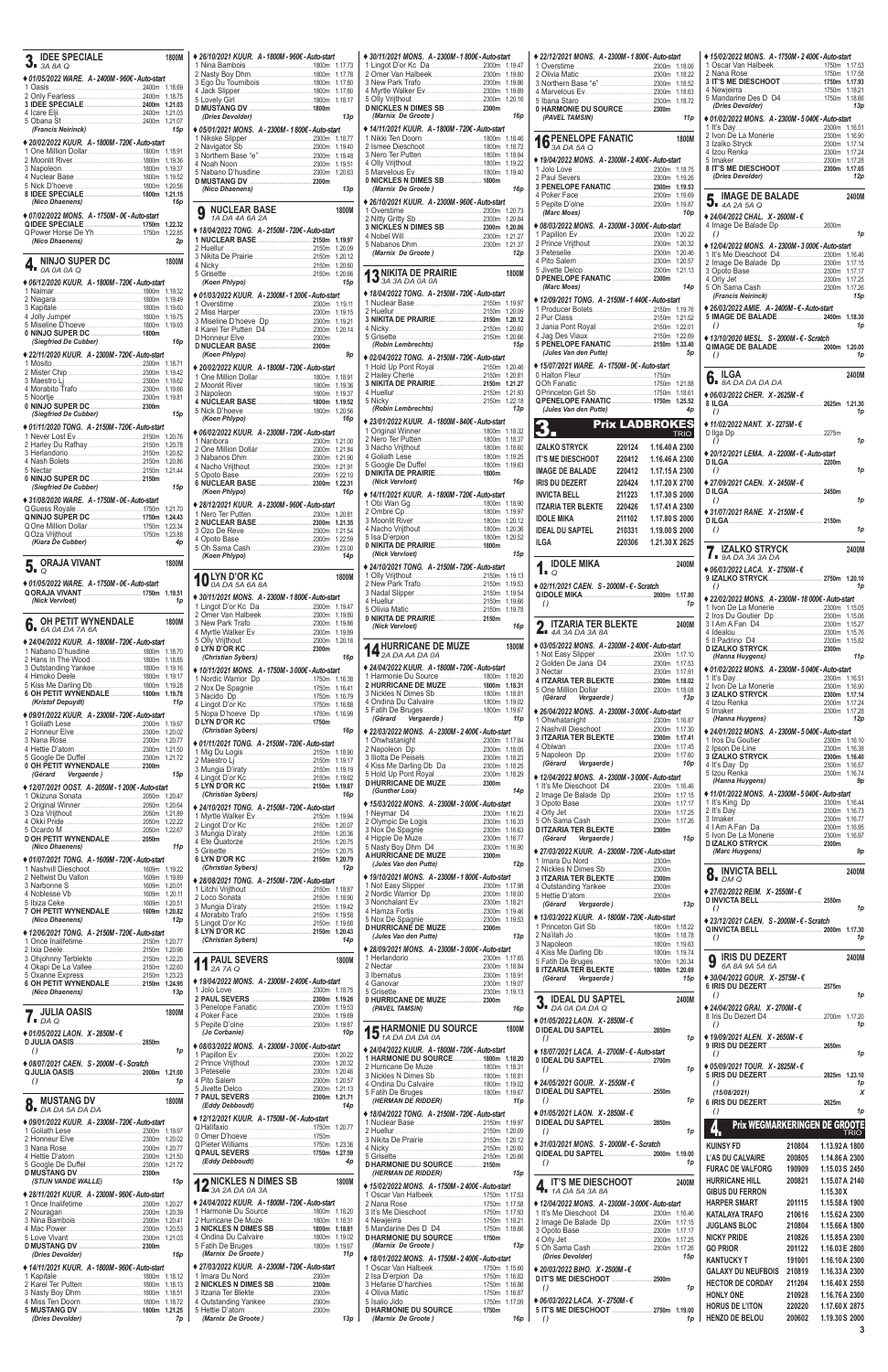| <b>KUINSY FD</b><br>DA 1A 3A 1A 3A                                              | 2960M              |
|---------------------------------------------------------------------------------|--------------------|
| ♦ 24/04/2022 KUUR. A - 2300M - 960€ - Auto-start                                |                    |
|                                                                                 | 1.18.36            |
|                                                                                 | 1.18.72            |
|                                                                                 | 1.18.97            |
|                                                                                 | 1.19.14            |
|                                                                                 | 1.19.31            |
| (Nils Vandenberghe)                                                             | 7p                 |
| ◆ 28/12/2021 KUUR. A - 2300M - 3 000€ - Auto-start                              |                    |
|                                                                                 | 1.18.89            |
| 2 Marcus Rapide Dhm 2300m                                                       | 1.18.93            |
|                                                                                 | 1.19.07<br>1.19.08 |
|                                                                                 | 1.19.42            |
| (Nils Vandenberghe)                                                             | 14 <sub>p</sub>    |
| ◆ 28/11/2021 KUUR. A - 1800M - 960€ - Auto-start                                |                    |
|                                                                                 | 1.17.45            |
|                                                                                 | 1.17.87            |
|                                                                                 | 1.17.91<br>1.17.80 |
|                                                                                 | 1.18.07            |
| (Nils Vandenberghe)                                                             | 14p                |
| ◆ 26/10/2021 KUUR. A - 2300M - 960€ - Auto-start                                |                    |
|                                                                                 | 1.18.23            |
|                                                                                 | 1.18.66            |
|                                                                                 | 1.18.74<br>1.19.17 |
|                                                                                 | 1.19.30            |
| (Nils Vandenberghe)                                                             | 11 <sub>p</sub>    |
| ♦ 17/10/2021 KUUR. A - 2300M - 960€ - Auto-start                                |                    |
|                                                                                 | 1.18.00            |
| 2 Marcus Rapide Dhm 2300m                                                       | 1.18.09            |
|                                                                                 | 1.18.33<br>1.18.37 |
|                                                                                 | 1.18.39            |
| (Nils Vandenberghe)                                                             | 14 <sub>p</sub>    |
|                                                                                 |                    |
| <b>GO PRIOR</b><br>$2A$ 4A DA 6A DA                                             | 2960M              |
| ◆ 26/04/2022 MONS. A - 2840M - 4 200€ - Auto-start                              |                    |
|                                                                                 | 1.16.83            |
|                                                                                 | 1.16.90            |
|                                                                                 | 1.16.91            |
|                                                                                 | 1.16.93            |
| (Lieven Cannaert)                                                               | 1.16.94<br>15p     |
|                                                                                 |                    |
| ♦ 05/04/2022 MONS. A - 2840M - 2400€ - Auto-start<br>1 Hurricane Hill D4 2840m  | 1.15.85            |
|                                                                                 | 1.15.98            |
|                                                                                 | 1.16.25            |
| 2840m<br>4 GO PRIOR                                                             | 1.16.39            |
| 5 Gaillard D'attaque D4 2840m<br>(Lieven Cannaert)                              | 1.16.73<br>7p      |
| ♦ 22/03/2022 MONS. A - 2840M - 2400€ - Auto-start                               |                    |
| 1 Marcus Rapide Dhm D4 2840m                                                    | 1.18.35            |
|                                                                                 | 1.18.67            |
|                                                                                 | 1.19.18            |
|                                                                                 | 1.19.27<br>1.19.56 |
|                                                                                 |                    |
| (Lieven Cannaert)                                                               | 7p                 |
| ♦ 08/03/2022 MONS. A - 2840M - 4 200€ - Auto-start                              |                    |
|                                                                                 | 1.16.38            |
|                                                                                 | 1.16.40            |
| 4 Harley Du Rafhay 2840m                                                        | 1.16.87<br>1.16.89 |
| 5 Hermes Ronvillais D4 2840m                                                    | 1.16.93            |
|                                                                                 | 1.16.98            |
| (Lieven Cannaert)                                                               | 12p                |
| ◆ 28/12/2021 KUUR. A - 2300M - 4 800€ - Auto-start                              |                    |
|                                                                                 |                    |
|                                                                                 | 1.18.27            |
|                                                                                 | 1.18.96            |
|                                                                                 | 1.19.04<br>1.19.07 |
| 5 Flash Du Condroz Dp 2300m                                                     | 1.19.34            |
|                                                                                 |                    |
| (Gérard Vergaerde)                                                              | 14p                |
| <b>L'AS DU CALVAIRE</b>                                                         | 2960M              |
| 3.5A5A2A4A4A                                                                    |                    |
| ♦ 24/01/2022 MONS. A - 2300M - 3 000€ - Auto-start                              | 1.15.50            |
|                                                                                 | 1.15.73            |
|                                                                                 | 1.15.81            |
|                                                                                 | 1.15.86            |
| (Raphael Depuydt)                                                               | 1.16.43<br>8p      |
|                                                                                 |                    |
| ◆ 18/01/2022 MONS. A - 2300M - 3 000€ - Auto-start<br>1 Green Du Pommereux2300m | 1.17.33            |
|                                                                                 | 1.17.46            |
|                                                                                 | 1.17.48            |
|                                                                                 | 1.17.49            |
| (Massimo Arickx)                                                                | 1.17.67<br>8p      |
| ♦ 04/01/2022 MONS. A - 2300M - 2400€ - Auto-start                               |                    |

| ♦ 19/04/2022 MONS. A - 2300M - 3 000€ - Auto-start<br>1 Gaelic De Viette D4 2300m 1.16.56                                                                                                                                                                                                                                                                                                                                                                                                                                                                                        |         |
|----------------------------------------------------------------------------------------------------------------------------------------------------------------------------------------------------------------------------------------------------------------------------------------------------------------------------------------------------------------------------------------------------------------------------------------------------------------------------------------------------------------------------------------------------------------------------------|---------|
|                                                                                                                                                                                                                                                                                                                                                                                                                                                                                                                                                                                  |         |
| 2 Minnie Di Bianca Dp 2300m                                                                                                                                                                                                                                                                                                                                                                                                                                                                                                                                                      |         |
| 3 Fortuna De Jana D4 2300m 1.17.02                                                                                                                                                                                                                                                                                                                                                                                                                                                                                                                                               | 1.16.69 |
|                                                                                                                                                                                                                                                                                                                                                                                                                                                                                                                                                                                  |         |
| 5 Graceful Boko D4 2300m                                                                                                                                                                                                                                                                                                                                                                                                                                                                                                                                                         | 1.17.21 |
|                                                                                                                                                                                                                                                                                                                                                                                                                                                                                                                                                                                  |         |
| (Sven Hoste)                                                                                                                                                                                                                                                                                                                                                                                                                                                                                                                                                                     | 13p     |
| ◆ 22/03/2022 MONS. A - 2840M - 2 400€ - Auto-start                                                                                                                                                                                                                                                                                                                                                                                                                                                                                                                               |         |
| 1 Marcus Rapide Dhm D4 2840m                                                                                                                                                                                                                                                                                                                                                                                                                                                                                                                                                     | 1.18.35 |
|                                                                                                                                                                                                                                                                                                                                                                                                                                                                                                                                                                                  | 1.18.67 |
|                                                                                                                                                                                                                                                                                                                                                                                                                                                                                                                                                                                  | 1.19.18 |
|                                                                                                                                                                                                                                                                                                                                                                                                                                                                                                                                                                                  | 1.19.27 |
|                                                                                                                                                                                                                                                                                                                                                                                                                                                                                                                                                                                  |         |
| (Dries Devolder)                                                                                                                                                                                                                                                                                                                                                                                                                                                                                                                                                                 | 7p      |
| ◆ 13/03/2022 KUUR. A - 1800M - 960€ - Auto-start                                                                                                                                                                                                                                                                                                                                                                                                                                                                                                                                 |         |
|                                                                                                                                                                                                                                                                                                                                                                                                                                                                                                                                                                                  | 1.17.27 |
|                                                                                                                                                                                                                                                                                                                                                                                                                                                                                                                                                                                  | 1.17.52 |
|                                                                                                                                                                                                                                                                                                                                                                                                                                                                                                                                                                                  | 1.17.53 |
|                                                                                                                                                                                                                                                                                                                                                                                                                                                                                                                                                                                  | 1.17.83 |
|                                                                                                                                                                                                                                                                                                                                                                                                                                                                                                                                                                                  | 1.17.90 |
|                                                                                                                                                                                                                                                                                                                                                                                                                                                                                                                                                                                  | 1.18.09 |
| (Dries Devolder)                                                                                                                                                                                                                                                                                                                                                                                                                                                                                                                                                                 | 9p      |
|                                                                                                                                                                                                                                                                                                                                                                                                                                                                                                                                                                                  |         |
| <b>HURRICANE HILL</b>                                                                                                                                                                                                                                                                                                                                                                                                                                                                                                                                                            | 2960M   |
| $\mathbf{5}_{\bullet}$ HURRICANE <b>n</b><br>$\mathbf{7}_{A}$ $\mathbf{7}_{A}$ $\mathbf{0}_{A}$ $\mathbf{0}_{A}$ $\mathbf{0}_{A}$ $\mathbf{4}_{A}$                                                                                                                                                                                                                                                                                                                                                                                                                               |         |
| ♦ 05/04/2022 MONS. A - 2840M - 2 400€ - Auto-start                                                                                                                                                                                                                                                                                                                                                                                                                                                                                                                               |         |
|                                                                                                                                                                                                                                                                                                                                                                                                                                                                                                                                                                                  | 1.15.85 |
|                                                                                                                                                                                                                                                                                                                                                                                                                                                                                                                                                                                  | 1.15.98 |
|                                                                                                                                                                                                                                                                                                                                                                                                                                                                                                                                                                                  | 1.16.25 |
|                                                                                                                                                                                                                                                                                                                                                                                                                                                                                                                                                                                  | 1.16.39 |
|                                                                                                                                                                                                                                                                                                                                                                                                                                                                                                                                                                                  | 1.16.73 |
| (Jo Corbanie)                                                                                                                                                                                                                                                                                                                                                                                                                                                                                                                                                                    | 7p      |
| ◆ 29/03/2022 MONS. A - 2840M - 3 000€ - Auto-start                                                                                                                                                                                                                                                                                                                                                                                                                                                                                                                               |         |
|                                                                                                                                                                                                                                                                                                                                                                                                                                                                                                                                                                                  | 1.15.99 |
|                                                                                                                                                                                                                                                                                                                                                                                                                                                                                                                                                                                  | 1.16.24 |
|                                                                                                                                                                                                                                                                                                                                                                                                                                                                                                                                                                                  | 1.16.38 |
|                                                                                                                                                                                                                                                                                                                                                                                                                                                                                                                                                                                  | 1.16.41 |
|                                                                                                                                                                                                                                                                                                                                                                                                                                                                                                                                                                                  | 1.16.58 |
| (Jo Corbanie)                                                                                                                                                                                                                                                                                                                                                                                                                                                                                                                                                                    | 16p     |
| ◆ 28/12/2021 KUUR. A - 2300M - 3 000€ - Auto-start                                                                                                                                                                                                                                                                                                                                                                                                                                                                                                                               |         |
|                                                                                                                                                                                                                                                                                                                                                                                                                                                                                                                                                                                  | 1.18.89 |
|                                                                                                                                                                                                                                                                                                                                                                                                                                                                                                                                                                                  | 1.18.93 |
|                                                                                                                                                                                                                                                                                                                                                                                                                                                                                                                                                                                  | 1.19.07 |
|                                                                                                                                                                                                                                                                                                                                                                                                                                                                                                                                                                                  | 1.19.08 |
|                                                                                                                                                                                                                                                                                                                                                                                                                                                                                                                                                                                  | 1.19.42 |
| 0 HURRICANE HILL  2300m                                                                                                                                                                                                                                                                                                                                                                                                                                                                                                                                                          |         |
| (Jo Corbanie)                                                                                                                                                                                                                                                                                                                                                                                                                                                                                                                                                                    | 14p     |
| ♦ 30/11/2021 MONS. A - 2840M - 3 000€ - Auto-start                                                                                                                                                                                                                                                                                                                                                                                                                                                                                                                               |         |
|                                                                                                                                                                                                                                                                                                                                                                                                                                                                                                                                                                                  |         |
|                                                                                                                                                                                                                                                                                                                                                                                                                                                                                                                                                                                  | 1.17.62 |
|                                                                                                                                                                                                                                                                                                                                                                                                                                                                                                                                                                                  |         |
|                                                                                                                                                                                                                                                                                                                                                                                                                                                                                                                                                                                  | 1.17.79 |
|                                                                                                                                                                                                                                                                                                                                                                                                                                                                                                                                                                                  | 1.17.81 |
| D Hurricane Hill D4 2840m                                                                                                                                                                                                                                                                                                                                                                                                                                                                                                                                                        |         |
| (Jo Corbanie)                                                                                                                                                                                                                                                                                                                                                                                                                                                                                                                                                                    | 15p     |
| ♦ 23/11/2021 MONS. A - 2300M - 1 800€ - Auto-start                                                                                                                                                                                                                                                                                                                                                                                                                                                                                                                               |         |
|                                                                                                                                                                                                                                                                                                                                                                                                                                                                                                                                                                                  | 1.16.59 |
|                                                                                                                                                                                                                                                                                                                                                                                                                                                                                                                                                                                  |         |
|                                                                                                                                                                                                                                                                                                                                                                                                                                                                                                                                                                                  |         |
|                                                                                                                                                                                                                                                                                                                                                                                                                                                                                                                                                                                  |         |
|                                                                                                                                                                                                                                                                                                                                                                                                                                                                                                                                                                                  | 1.16.89 |
|                                                                                                                                                                                                                                                                                                                                                                                                                                                                                                                                                                                  |         |
| (Jo Corbanie)                                                                                                                                                                                                                                                                                                                                                                                                                                                                                                                                                                    | 9p      |
|                                                                                                                                                                                                                                                                                                                                                                                                                                                                                                                                                                                  |         |
| <b>HECTOR DE CORDAY</b>                                                                                                                                                                                                                                                                                                                                                                                                                                                                                                                                                          | 2960M   |
|                                                                                                                                                                                                                                                                                                                                                                                                                                                                                                                                                                                  |         |
|                                                                                                                                                                                                                                                                                                                                                                                                                                                                                                                                                                                  |         |
|                                                                                                                                                                                                                                                                                                                                                                                                                                                                                                                                                                                  |         |
|                                                                                                                                                                                                                                                                                                                                                                                                                                                                                                                                                                                  |         |
|                                                                                                                                                                                                                                                                                                                                                                                                                                                                                                                                                                                  |         |
|                                                                                                                                                                                                                                                                                                                                                                                                                                                                                                                                                                                  |         |
|                                                                                                                                                                                                                                                                                                                                                                                                                                                                                                                                                                                  |         |
|                                                                                                                                                                                                                                                                                                                                                                                                                                                                                                                                                                                  |         |
| (Gilles Willems)                                                                                                                                                                                                                                                                                                                                                                                                                                                                                                                                                                 | 6p      |
|                                                                                                                                                                                                                                                                                                                                                                                                                                                                                                                                                                                  |         |
|                                                                                                                                                                                                                                                                                                                                                                                                                                                                                                                                                                                  |         |
| $\theta$                                                                                                                                                                                                                                                                                                                                                                                                                                                                                                                                                                         | 1p      |
|                                                                                                                                                                                                                                                                                                                                                                                                                                                                                                                                                                                  |         |
|                                                                                                                                                                                                                                                                                                                                                                                                                                                                                                                                                                                  |         |
|                                                                                                                                                                                                                                                                                                                                                                                                                                                                                                                                                                                  |         |
|                                                                                                                                                                                                                                                                                                                                                                                                                                                                                                                                                                                  |         |
|                                                                                                                                                                                                                                                                                                                                                                                                                                                                                                                                                                                  |         |
|                                                                                                                                                                                                                                                                                                                                                                                                                                                                                                                                                                                  |         |
|                                                                                                                                                                                                                                                                                                                                                                                                                                                                                                                                                                                  |         |
| (Lieven Cannaert)                                                                                                                                                                                                                                                                                                                                                                                                                                                                                                                                                                | 14p     |
|                                                                                                                                                                                                                                                                                                                                                                                                                                                                                                                                                                                  |         |
|                                                                                                                                                                                                                                                                                                                                                                                                                                                                                                                                                                                  |         |
|                                                                                                                                                                                                                                                                                                                                                                                                                                                                                                                                                                                  |         |
| $\theta$                                                                                                                                                                                                                                                                                                                                                                                                                                                                                                                                                                         | 1p      |
|                                                                                                                                                                                                                                                                                                                                                                                                                                                                                                                                                                                  |         |
|                                                                                                                                                                                                                                                                                                                                                                                                                                                                                                                                                                                  |         |
| $\theta$                                                                                                                                                                                                                                                                                                                                                                                                                                                                                                                                                                         | 1p      |
| $\mathbf{6}_{\blacksquare}$ DM DM 0A DA 5M                                                                                                                                                                                                                                                                                                                                                                                                                                                                                                                                       |         |
| <b>FURAC DE VALFORG</b>                                                                                                                                                                                                                                                                                                                                                                                                                                                                                                                                                          | 2960M   |
|                                                                                                                                                                                                                                                                                                                                                                                                                                                                                                                                                                                  |         |
|                                                                                                                                                                                                                                                                                                                                                                                                                                                                                                                                                                                  |         |
|                                                                                                                                                                                                                                                                                                                                                                                                                                                                                                                                                                                  |         |
| 3 Montana Van Herend2300m 1.16.80<br>♦ 03/05/2022 MONS. S - 2275M - 4 200€ - Scratch<br>4 Extreme De Graux Dp 2275m 1.16.91<br>D HECTOR DE CORDAY  2275m<br>+ 24/04/2022 CHAL. X-2600M-€<br>D HECTOR DE CORDAY  2600m<br>◆ 22/03/2022 MONS. A - 2300M - 4 200€ - Auto-start<br>2 Gaelic De Viette D4 2300m 1.15.01<br>5 Hermes Ronvillais D4 2300m 1.15.53<br>0 HECTOR DE CORDAY  2300m<br>♦ 13/03/2022 NANC. X - 2600M - €<br>♦ 05/02/2022 MAUQ. X - 2850M - €<br>5 HECTOR DE CORDAY  2850m 1.21.50<br>$1.6A$ 6A 2A 3A 5A<br>◆ 01/05/2022 WARE. A - 1800M - 1 200€ - Auto-start |         |

| <b>HARPER SMART</b><br>$\sum_{\text{D}}$ HARPLIN -                                        | 2960M              |
|-------------------------------------------------------------------------------------------|--------------------|
| ◆ 29/01/2022 ARHU. A-2140M- €-Auto-start<br>D HARPER SMART 2140m                          |                    |
| $\theta$                                                                                  | 1p                 |
| ♦ 13/01/2022 AXEV. A - 2640M - € - Auto-start<br>D HARPER SMART 2640m<br>$\theta$         | 1p                 |
| ♦ 04/01/2022 FARJ. A-2140M- €- Auto-start<br>6 HARPER SMART 2140m 1.16.90<br>$\theta$     | 1p                 |
| ♦ 25/11/2021 OSTE, A-2100M- €-Auto-start<br>4 HARPER SMART 2100m 1.17.10<br>$\theta$      | 1p                 |
| ◆ 11/10/2021 FORU. A - 2140M - € - Auto-start<br>6 HARPER SMART 2140m 1.15.70<br>$\theta$ | 1p                 |
| <b>HORUS DE L'ITON</b><br>9A DA DM 5A 0A                                                  | 2960M              |
| ♦ 20/02/2022 MAUQ. X - 2875M - €<br>9 HORUS DE L'ITON  2875m 1.17.60<br>$\theta$          | 1p                 |
| (13/02/2022)<br>D HORUS DE L'ITON  2825m                                                  | X                  |
| $\theta$<br>♦ 20/12/2021 GRAI.  X - 2700M - €                                             | 1p                 |
| $\theta$                                                                                  | 1p                 |
| (05/12/2021)<br>5 HORUS DE L'ITON  2825m 1.18.80<br>$\theta$                              | x<br>1p            |
| ♦ 15/11/2021 CAEN. X - 2450M - €<br>0 HORUS DE L'ITON  2450m                              |                    |
| $\left( \right)$                                                                          | 1p                 |
| O NICKY PRIDE<br>2A 3A 6A DA 5A                                                           | 2960M              |
| ♦ 03/05/2022 MONS. A - 2840M - 3 000€ - Auto-start<br>1 Kolin De La Futaie 2840m 1.15.75  |                    |
|                                                                                           |                    |
| 3 Fortuna De Jana D4 2840m 1.16.00                                                        |                    |
| (Adelin Mattheeuws)                                                                       | 7p                 |
| ♦ 19/04/2022 MONS. A-2840M-3 000€-Auto-start                                              |                    |
| 2 Miss Du Chatault D42840m 1.17.81                                                        |                    |
|                                                                                           |                    |
|                                                                                           |                    |
| (Adelin Mattheeuws)                                                                       | 15p                |
|                                                                                           |                    |
| ♦ 25/12/2021 MONS. A - 2300M - 3 600€ - Auto-start                                        |                    |
|                                                                                           | 1.16.53<br>1.16.85 |
| 3 Nymphe Du Chene 2300m                                                                   | 1.17.05            |
| 4 Noble De La Vallee 2300m                                                                | 1.17.09<br>1.17.11 |
|                                                                                           | 1.19.92            |
| (Adelin Mattheeuws)<br>♦ 30/11/2021 MONS. A - 2840M - 3 000€ - Auto-start                 | 8p                 |
|                                                                                           | 1.16.73            |
|                                                                                           | 1.17.62            |
|                                                                                           | 1.17.69<br>1.17.79 |
|                                                                                           | 1.17.81            |
| (Adelin Mattheeuws)                                                                       | 15p                |
| ♦ 10/11/2021 MONS. A - 2300M - 3 600€ - Auto-start                                        |                    |
|                                                                                           | 1.15.76<br>1.15.89 |
|                                                                                           | 1.16.10            |
|                                                                                           | 1.16.18<br>1.17.09 |
| (Adelin Mattheeuws)                                                                       | 6p                 |
| JUGLANS BLOC<br>7A 6A 0A 5A 6A                                                            | 2960M              |
| ♦ 19/04/2022 MONS. A - 2840M - 3 000€ - Auto-start                                        |                    |
| 2 Miss Du Chatault D42840m                                                                | 1.17.77<br>1.17.81 |
|                                                                                           | 1.17.82            |
|                                                                                           | 1.17.94<br>1.17.97 |
| 7 JUGLANS BLOC  2840m<br>(Joeri De laender)                                               | 1.18.02<br>15p     |
| ◆ 12/04/2022 MONS. A - 1750M - 3 000€ - Auto-start                                        |                    |
| 1 Hold Up Du Thenney D41750m                                                              | 1.14.90<br>1.15.38 |
|                                                                                           | 1.15.42            |
|                                                                                           | 1.15.65            |
| 6 JUGLANS BLOC  1750m                                                                     | 1.16.01<br>1.16.01 |
| (Joeri De laender)                                                                        | 12p                |
| ◆ 29/03/2022 MONS. A-2840M-3 000€-Auto-start<br>1 Hurricane Hill D4 2840m                 | 1.15.99            |
|                                                                                           | 1.16.24            |
|                                                                                           | 1.16.38<br>1.16.41 |
|                                                                                           | 1.16.58            |
| 0 JUGLANS BLOC  2840m<br>(Joeri De laender)                                               | 1.16.85<br>16p     |

|                                                    | .<br>.                                             |                                                                          | v zviezizozz noon. A - Toomi - Tzoc - Auto-stan    |                                                    |
|----------------------------------------------------|----------------------------------------------------|--------------------------------------------------------------------------|----------------------------------------------------|----------------------------------------------------|
|                                                    |                                                    | 5 Heroine Flandiere                                                      |                                                    | .2300m 1.18.29                                     |
|                                                    |                                                    | 0 JUGLANS BLOC  2840m 1.16.85                                            | 3 KATALAYA TRAFO  1800m 1.18.84                    | <i>(Beatrice Demoulin)</i><br>12p                  |
|                                                    |                                                    | (Joeri De laender)<br>16p                                                |                                                    | ♦ 18/11/2021 MONS. A - 2300M - 3 000€ - Auto-start |
| (Massimo Arickx)<br>7p                             |                                                    | ♦ 13/03/2022 KUUR. A - 1800M - 960€ - Auto-start                         |                                                    |                                                    |
|                                                    | 6 FURAC DE VALFORG  1800m 1.24.60                  |                                                                          | (WIM BOGAERT)<br>6p                                | 2300m 1.15.80                                      |
| ♦ 09/12/2021 MONS. A - 1750M - 1 800€ - Auto-start | 7p<br>(Gérard Vergaerde)                           |                                                                          |                                                    |                                                    |
|                                                    | ♦ 12/04/2022 MONS. A - 2300M - 4 200€ - Auto-start |                                                                          |                                                    |                                                    |
|                                                    |                                                    |                                                                          | 2960M<br><b>16</b> GIBUS DU FERRON                 | .2300m 1.16.30                                     |
|                                                    |                                                    | 5 JUGLANS BLOC  1800m 1.17.90                                            |                                                    | (Lindsay Celis)<br>15p                             |
|                                                    |                                                    | (Joeri De laender)<br>9 <sub>D</sub>                                     | ◆ 24/04/2022 KUUR. A - 2300M - 1 440€ - Auto-start |                                                    |
|                                                    |                                                    |                                                                          | 1 Horegon De Jupille<br>2300m 1.17.51              | 2400M                                              |
| <b>8p</b><br>(Raphael Depuydt)                     |                                                    | ◆ 28/11/2021 KUUR. A - 1800M - 960€ - Auto-start                         | 2 Good Boy Delavoire<br>2300m 1.17.70              | <b>3.</b> LOTHARINGEN EV                           |
| ◆ 28/11/2021 KUUR. A - 2300M - 960€ - Auto-start   |                                                    |                                                                          |                                                    |                                                    |
|                                                    | (Gérard Vergaerde)<br>16 <sub>D</sub>              |                                                                          |                                                    | ♦ 26/04/2022 MONS, A - 2300M - 2400€ - Auto-start  |
|                                                    |                                                    |                                                                          |                                                    | .2300m 1.16.09                                     |
|                                                    | ♦ 14/12/2021 MONS. A - 2300M - 6 000€ - Auto-start |                                                                          | (Daniel Decruyenaere)<br>11 <sub>D</sub>           |                                                    |
|                                                    |                                                    |                                                                          | ♦ 12/04/2022 MONS. A - 2300M - 4 200€ - Auto-start |                                                    |
| 5 Jywin D'erpion                                   |                                                    |                                                                          |                                                    |                                                    |
| (Sebastien Verplancken)<br>10 <sub>D</sub>         | 3 Fusain.                                          | (Joeri De laender)<br>14 <sub>p</sub>                                    | 2300m 1.15.70                                      |                                                    |
|                                                    |                                                    |                                                                          | 2300m 1.15.77                                      |                                                    |
|                                                    |                                                    | <b>49 GALAXY DU NEUFBOIS</b><br>2960M                                    |                                                    | (suzanne lavigne)<br>10 <sub>p</sub>               |
| 2960M<br><b>KANTUCKY T</b>                         | (Gérard Vergaerde)<br>15p                          | $L_{DA,5M,5A,5A,8A}$                                                     |                                                    | ♦ 18/04/2022 TONG. A - 2650M - 720€ - Auto-start   |
| <b>TI</b> 2A 4A 0A 2A 6A                           |                                                    |                                                                          | 16p<br>(Daniel Decruyenaere)                       |                                                    |
| ♦ 01/05/2022 WARE, A-1800M-1 200€-Auto-start       | ♦ 30/11/2021 MONS. A - 2300M - 4 200€ - Auto-start | ♦ 24/04/2022 KUUR, A - 2300M - 1 440€ - Auto-start                       |                                                    |                                                    |
| 1 Kronos Winner                                    | 1 Hermes Ronvillais D4 2300m 1.17.68               | 1 Horegon De Jupille 2300m 1.17.51<br>2 Good Boy Delavoire 2300m 1.17.70 | ♦ 27/03/2022 KUUR. A - 2300M - 1 440€ - Auto-start |                                                    |
|                                                    | 2 Hakim Du Moncel Dp2300m 1.17.76                  |                                                                          |                                                    |                                                    |
|                                                    | 3 Furac De Valforg D4 2300m 1.17.88                |                                                                          | 2300m                                              | 2650m 1.18.96                                      |
|                                                    |                                                    |                                                                          |                                                    | <b>DLOTHARINGEN EV  2650m</b>                      |
| 5 Gstar La Humelle<br>.1800m 1.24.40               | 2300m 1.18.04                                      | D GALAXY DU NEUFBOIS  2300m                                              |                                                    | (suzanne lavigne)<br>12p                           |
| (Dries Devolder)<br>7p                             | (Gérard Vergaerde)<br>16p                          | (Carlos De Soete)<br>11p                                                 | (Daniel Decruyenaere)<br><b>8p</b>                 |                                                    |
|                                                    |                                                    |                                                                          |                                                    | ♦ 05/10/2021 MONS. A - 2840M - 3 000€ - Auto-start |
| ♦ 26/04/2022 MONS. A - 2300M - 2400€ - Auto-start  | ♦ 10/11/2021 MONS. A - 2300M - 4 200€ - Auto-start | ♦ 28/09/2021 MONS. E - 2275M - 1 800€ - Elastique                        | ♦ 01/03/2022 KUUR. A - 2300M - 4 800€ - Auto-start |                                                    |
| 1 Miss Du Chatault                                 |                                                    |                                                                          |                                                    |                                                    |
| 2 Montana Van Herend2300m 1.17.86                  |                                                    |                                                                          | 2 Gatsby D'omblais D4<br>2300m 1.18.22             |                                                    |
|                                                    | $2300m$ 1.16.62<br>3 Gorka                         |                                                                          |                                                    | 4 Heaven De Nappes 2840m 1.17.74                   |
|                                                    |                                                    | 4 Foskaleo.<br>$2275m$ 1.19.74                                           |                                                    |                                                    |
|                                                    | 5 Furac De Valforg Da<br>.2300m 1.16.83            | 5 GALAXY DU NEUFBOIS  2300m 1.19.22                                      |                                                    | 7 LOTHARINGEN EV  2840m 1.18.15                    |
| (Jonas Van Den Hove)<br>10p                        | (Gérard Vergaerde)<br>14p                          | (Johan Kindt)<br>11 p                                                    | (Daniel Decruyenaere)<br>13p                       | (STEFAN HONHON)<br>13p                             |
|                                                    |                                                    |                                                                          |                                                    |                                                    |

| ◆ 14/09/2021 MONS. A-2840M-4 200€-Auto-start       |                    |
|----------------------------------------------------|--------------------|
|                                                    | 1.17.48            |
|                                                    | 1.17.63<br>1.17.97 |
|                                                    | 1.18.02            |
| 5 GALAXY DU NEUFBOIS  2840m                        | 1.18.08            |
| (Carlos De Soete)                                  | 15p                |
|                                                    |                    |
| ♦ 19/08/2021 MONS. A - 2300M - 4 200€ - Auto-start |                    |
|                                                    | 1.15.70            |
|                                                    | 1.15.75<br>1.16.24 |
|                                                    | 1.16.27            |
| 5 Galaxy Du Neufbois Dp 2300m                      | 1.16.33            |
| (Carlos De Soete)                                  | 16p                |
| ♦ 04/08/2021 WARE, A - 2400M - 4 800€ - Auto-start |                    |
|                                                    | 1.15.95            |
|                                                    | 1.16.47            |
|                                                    | 1.16.81            |
|                                                    | 1.17.54            |
|                                                    | 1.17.57            |
| 8 GALAXY DU NEUFBOIS  2400m                        | 1.17.67            |
| (Carlos De Soete)                                  | 16p                |
|                                                    |                    |
| 13 HONLY ONE 74 14 44 84 DA                        | 2960M              |
|                                                    |                    |
| ♦ 26/04/2022 MONS. A - 2840M - 4 200€ - Auto-start |                    |
|                                                    | 1.16.83            |
|                                                    | 1.16.90            |
|                                                    | 1.16.91<br>1.16.93 |
|                                                    | 1.16.94            |
|                                                    | 1.17.48            |
| (Nico Dhaenens)                                    | 15p                |
| ◆ 10/04/2022 MONC. A - 2100M - € - Auto-start      |                    |
|                                                    | 1.18.10            |
| $\theta$                                           | 1p                 |
|                                                    |                    |
| ♦ 29/03/2022 MONS. A - 2840M - 4 200€ - Auto-start |                    |
|                                                    | 1.16.72<br>1.16.78 |
| 3 Guitchoun De Botz D4 2840m                       | 1.16.85            |
|                                                    | 1.16.94            |
|                                                    | 1.17.16            |
| (Nico Dhaenens)                                    | 16p                |
| ♦ 15/03/2022 MONS. A - 2300M - 4 200€ - Auto-start |                    |
|                                                    | 1.16.09            |
| 2300m                                              | 1.16.11            |
|                                                    | 1.16.31            |
|                                                    | 1.16.31            |
|                                                    | 1.16.47            |
|                                                    | 1.16.93            |
| (Nico Dhaenens)                                    | 15p                |
| ♦ 15/02/2022 MONS. A - 2840M - 4 200€ - Auto-start |                    |
| 1 Gatsby D'omblais D42840m                         |                    |
|                                                    | 1.18.02            |
|                                                    | 1.18.31            |
|                                                    | 1.18.42            |
|                                                    | 1.18.42            |
| 5 Guitchoun De Botz D4 2840m                       | 1.18.43            |
| (Stefaan Stevens)                                  | 16p                |
|                                                    |                    |
|                                                    | 2960M              |
| A HENZO DE BELOU<br>"DA Q                          |                    |
| ♦ 02/08/2020 AIXL. X - 2700M - €                   |                    |
|                                                    |                    |
| D HENZO DE BELOU  2700m<br>$\theta$                | 1p                 |
|                                                    |                    |
| ♦ 02/06/2020 CAEN. S - 2000M - € - Scratch         |                    |
| QHENZO DE BELOU  2000m 1.19.30<br>$\theta$         | 1p                 |
|                                                    |                    |
| <b>E KATALAYA TRAFO</b>                            | 2960M              |
|                                                    |                    |
| $15_{\text{5A OA 4A 6A 3A}}$                       |                    |
| ♦ 26/04/2022 MONS. A - 2300M - 2400€ - Auto-start  |                    |
| 2 Montana Van Herend2300m                          | 1.17.86            |
|                                                    | 1.17.95            |
|                                                    | 1.17.96            |
|                                                    | 1.18.20            |
| (Maxime Staelens)                                  | 10 <sub>p</sub>    |
| ♦ 19/04/2022 MONS. A - 2300M - 3 000€ - Auto-start |                    |
| 1 Gaelic De Viette D4 2300m                        | 1.16.56            |
|                                                    | 1.16.69            |
|                                                    | 1.17.02            |
|                                                    | 1.17.05<br>1.17.21 |
| 0 KATALAYA TRAFO  2300m                            |                    |
| (WIM BOGAERT)                                      | 13p                |
|                                                    |                    |
| ♦ 22/03/2022 MONS. A - 2840M - 2 400€ - Auto-start |                    |
| 1 Marcus Rapide Dhm D4 2840m 1.18.35               | 1.18.67            |
|                                                    | 1.19.18            |
|                                                    | 1.19.27            |
|                                                    | 1.19.56            |
| (Gérard Vergaerde)                                 | 7p                 |
| ♦ 01/03/2022 KUUR. A - 1800M - 1 200€ - Auto-start |                    |
|                                                    | 1.16.52            |
|                                                    | 1.16.67            |
|                                                    | 1.16.67            |
|                                                    | 1.16.82            |
|                                                    | 1.16.93            |
| 6 KATALAYA TRAFO  1800m<br>(Gérard Vergaerde)      | 1.17.21<br>10p     |
|                                                    |                    |
| ◆ 20/02/2022 KUUR. A - 1800M - 720€ - Auto-start   |                    |
|                                                    | 1.18.80            |
|                                                    | 1.18.84            |

| ♦ 20/02/2022 KUUR. A - 2300M - 1 440€ - Auto-start                        |                  |                                  | 1.19.80                    |
|---------------------------------------------------------------------------|------------------|----------------------------------|----------------------------|
| 3 Horegon De Jupille 2300m                                                |                  |                                  | 1.20.01<br>1.20.04         |
|                                                                           |                  |                                  | 1.20.15<br>1.20.41         |
| (Daniel Decruyenaere)                                                     |                  |                                  | 9p                         |
| <b>Prix DESMET CARAVANCENTER</b>                                          |                  |                                  | <b>TRIO</b>                |
| LUNAVITA                                                                  | 201110           | 1.15.29 A 1750                   |                            |
| <b>NOBLE D'OR</b>                                                         | 201104           | 1.15.55 A 1750                   |                            |
| NOX DE SPAGNIE<br>KAAIMAN D'HOEVE                                         | 220421<br>201231 | 1.15.60 A 2100<br>1.15.81 A 1750 |                            |
| NIO DU LAUZET                                                             | 210826           | 1.16.08 A 2300                   |                            |
| <b>HAPPY PONT ROYAL</b>                                                   | 220315           | 1.16.09 A 2300                   |                            |
| <b>KISJRONEL POPPE</b><br><b>HIPPIE DE MUZE</b>                           | 190101<br>220329 | 1.16.40 A 1750<br>1.16.41 A 2840 |                            |
| KARA BOUCHOUTHOEVE 180916                                                 |                  | 1.16.50 A 2300                   |                            |
| <b>NEVER LOSER HD</b>                                                     | 210928           | 1.16.53 A 1750                   |                            |
| <b>LAURIER DU VAL</b>                                                     | 210309           | 1.16.94 A 2300                   |                            |
| <b>LOTHARINGEN EV</b><br><b>EGO DU TOURNIBOIS</b>                         | 191116<br>200112 | 1.17.10 A 2300<br>1.17.20 A 1800 |                            |
| <b>COMTESSE SLIPPER</b>                                                   | 170901           | 1.17.20 A 2300                   |                            |
| <b>HONNEUR ELVE</b>                                                       | 201023           | 1.18.07 S 2000                   |                            |
| <b>ENZO DE BRUGES</b>                                                     | 200906           | 1.18.63 A 2400                   |                            |
| <b>EGO DU TOURNIBOIS</b>                                                  |                  |                                  | 2400M                      |
| ■ 7A 5A 3A 6A 0A<br>◆ 01/05/2022 WARE. A - 1800M - 1 560€ - Auto-start    |                  |                                  |                            |
| 1 Gatsby D'omblais 1800m                                                  |                  |                                  | 1.15.43                    |
|                                                                           |                  |                                  | 1.15.64<br>1.16.40         |
| 5 Forever Du Vernet 1800m                                                 |                  |                                  | 1.16.57<br>1.16.73         |
| 7 EGO DU TOURNIBOIS  1800m<br>(Gilles Willems)                            |                  |                                  | 1.17.49<br>15p             |
| ◆ 24/04/2022 KUUR. A - 2300M - 840€ - Auto-start                          |                  |                                  |                            |
|                                                                           |                  |                                  | 1.18.00                    |
|                                                                           |                  |                                  | 1.18.02<br>1.18.19         |
| 5 EGO DU TOURNIBOIS  2300m                                                |                  |                                  | 1.18.79<br>1.19.04         |
| (Gilles Willems)                                                          |                  |                                  | 14 <sub>p</sub>            |
| ♦ 05/04/2022 MONS. A - 2300M - 3 000€ - Auto-start                        |                  |                                  | 1.17.26                    |
| 3 EGO DU TOURNIBOIS  2300m                                                |                  |                                  | 1.17.66                    |
|                                                                           |                  |                                  | 1.17.82<br>1.17.98         |
| (Gilles Willems)                                                          |                  |                                  | 1.18.28<br>13p             |
| ◆ 27/03/2022 KUUR. A - 2300M - 840€ - Auto-start                          |                  |                                  |                            |
|                                                                           |                  |                                  |                            |
|                                                                           |                  |                                  |                            |
|                                                                           |                  |                                  |                            |
| 6 EGO DU TOURNIBOIS  2300m<br>(Gilles Willems)                            |                  |                                  | 13p                        |
| ♦ 09/01/2022 KUUR. A - 2300M - 1 440€ - Auto-start                        |                  |                                  |                            |
|                                                                           |                  |                                  | 1.16.75<br>1.16.92         |
|                                                                           |                  |                                  | 1.17.79<br>1.17.88         |
|                                                                           |                  |                                  | 1.17.93                    |
| 0 EGO DU TOURNIBOIS  2300m<br>(Gilles Willems)                            |                  |                                  | 12p                        |
| <b>NOBLE D'OR</b>                                                         |                  |                                  | 2400M                      |
| $4A$ 0A 5A 2A 3A                                                          |                  |                                  |                            |
| ♦ 03/05/2022 MONS. A - 2300M - 3 000€ - Auto-start                        |                  |                                  | 1.16.50                    |
|                                                                           |                  |                                  | 1.16.53<br>1.16.73         |
|                                                                           |                  |                                  | 1.16.92                    |
| (Gregory Celis)                                                           |                  |                                  | 1.16.94<br>14 <sub>p</sub> |
| ◆ 19/04/2022 MONS. A - 2840M - 3 000€ - Auto-start                        |                  |                                  |                            |
|                                                                           |                  |                                  | 1.17.77<br>1.17.81         |
|                                                                           |                  |                                  | 1.17.82<br>1.17.94         |
|                                                                           |                  |                                  | 1.17.97                    |
| (Gregory Celis)                                                           |                  |                                  | 15p                        |
| ♦ 15/02/2022 MONS. A - 2300M - 3 000€ - Auto-start                        |                  |                                  |                            |
|                                                                           |                  |                                  | 1.17.43                    |
|                                                                           |                  |                                  | 1.17.63                    |
|                                                                           |                  |                                  | 1.17.68                    |
|                                                                           |                  |                                  | 1.17.90<br>1.17.93         |
| (Gregory Celis)                                                           |                  |                                  | 12p                        |
| ♦ 30/11/2021 MONS. A - 2300M - 1 800€ - Auto-start                        |                  |                                  | 1.17.37                    |
|                                                                           |                  |                                  | 1.17.55<br>1.17.68         |
|                                                                           |                  |                                  | 1.17.85                    |
| (Beatrice Demoulin)<br>♦ 18/11/2021 MONS. A - 2300M - 3 000€ - Auto-start |                  |                                  | 1.18.29<br>12p             |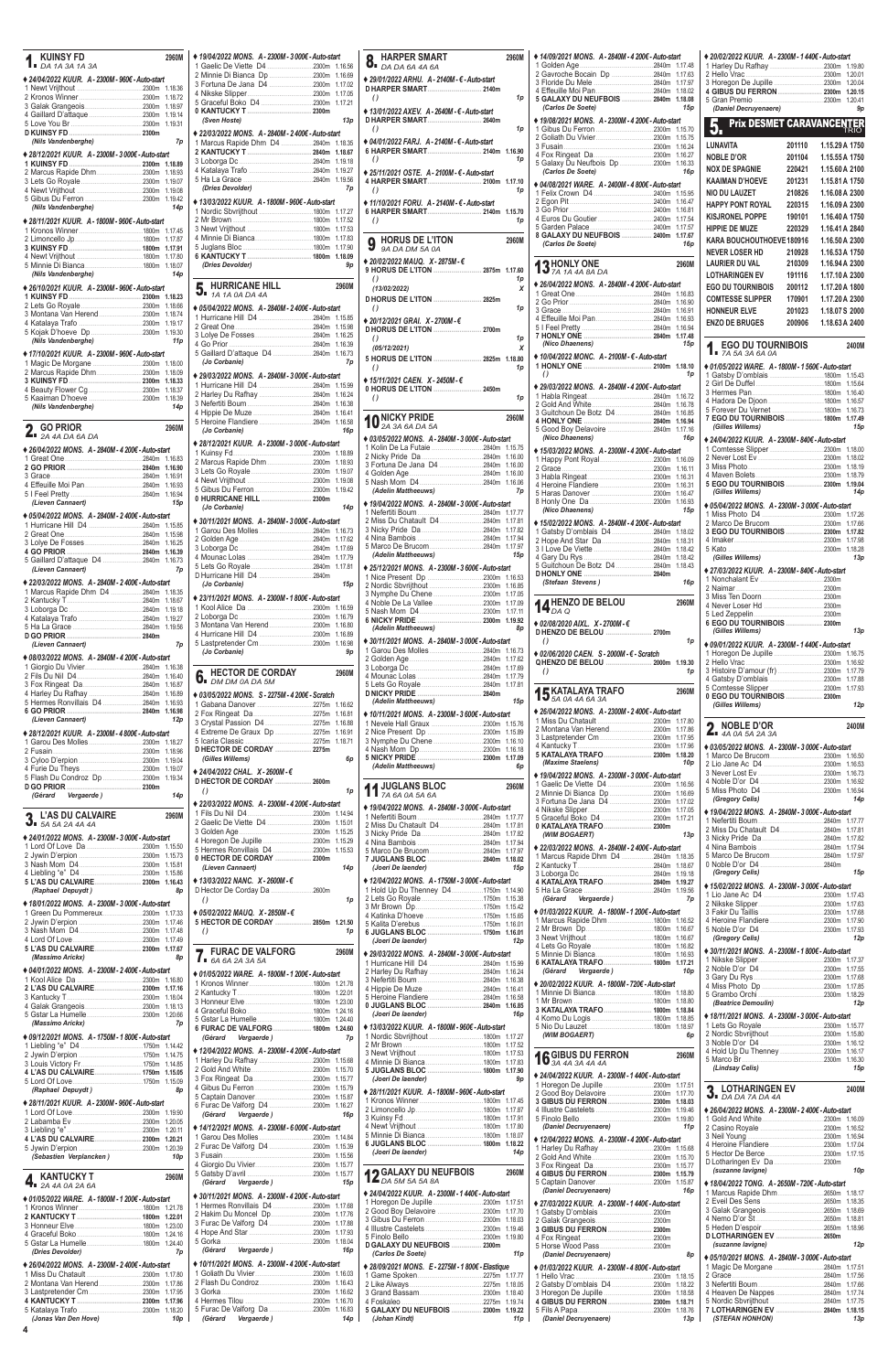| ◆ 12/09/2021 TONG. A - 2150M - 1 200€ - Auto-start |                    |
|----------------------------------------------------|--------------------|
| 1 Moneyman Vrijthout2150m                          | 1.17.23<br>1.17.40 |
|                                                    | 1.17.47            |
| 4 Gringo De Chatnay2150m                           | 1.17.74            |
| 5 Espoir Mary Janes2150m                           | 1.17.80            |
| (STEFAN HONHON)                                    | 16p                |
| ◆ 26/08/2021 MONS. A - 2300M - 1 800€ - Auto-start |                    |
|                                                    | 1.17.39            |
|                                                    | 1.17.47            |
|                                                    | 1.17.67            |
| 4 LOTHARINGEN EV  2300m                            | 1.17.80<br>1.18.06 |
| (STEFAN HONHON)                                    | 15p                |
|                                                    |                    |
| KAAIMAN D'HOEVE<br>4,                              | 2400M              |
| 7A 0A 4A 5A 7A                                     |                    |
| ◆ 27/03/2022 KUUR. A - 2300M - 960€ - Auto-start   |                    |
|                                                    |                    |
|                                                    |                    |
|                                                    |                    |
|                                                    |                    |
| 7 KAAIMAN D'HOEVE 2300m<br>(Koen Devos)            | 12p                |
| ♦ 01/02/2022 MONS. A - 2840M - 3 000€ - Auto-start |                    |
| 1 Harley Du Rafhay 2840m                           | 1.18.37            |
|                                                    | 1.18.54            |
|                                                    | 1.18.57            |
| 5 Guitchoun De Botz D4 2840m                       | 1.18.66            |
| 0 Kaaiman D'hoeve D42840m                          | 1.18.78            |
| (Floris Vandenabeele)                              | 13p                |
| ◆ 23/01/2022 KUUR. A - 1800M - 960€ - Auto-start   |                    |
|                                                    | 1.17.71            |
|                                                    | 1.17.86            |
| 4 KAAIMAN D'HOEVE 1800m                            | 1.18.26<br>1.18.32 |
|                                                    | 1.18.73            |
| (Floris Vandenabeele)                              | 9p                 |
| ♦ 18/01/2022 MONS. A - 2300M - 3 000€ - Auto-start |                    |
|                                                    | 1.16.78            |
|                                                    | 1.16.79            |
|                                                    | 1.16.80<br>1.16.98 |
| 5 Kaaiman D'hoeve D4 2300m                         | 1.16.99            |
| (Floris Vandenabeele)                              | 16p                |
| ♦ 09/01/2022 KUUR. A - 2300M - 840€ - Auto-start   |                    |
|                                                    | 1.17.83            |
|                                                    | 1.18.30<br>1.18.46 |
|                                                    |                    |
|                                                    |                    |
|                                                    | 1.18.48<br>1.18.55 |
|                                                    | 1.19.04            |
| (Floris Vandenabeele)                              | 7p                 |
|                                                    | 2400M              |
| <b>NOX DE SPAGNIE</b>                              |                    |
| ♦ 21/04/2022 WOLV. A - 2100M - € - Auto-start      |                    |
|                                                    | 1.15.60            |
| $\theta$                                           | 1p                 |
| ◆ 27/03/2022 DUIN. A - 2000M - € - Auto-start      |                    |
| 3 NOX DE SPAGNIE  2000m                            | 1.17.50<br>1p      |
| $\theta$                                           |                    |
| ♦ 22/03/2022 MONS. A - 2300M - 3 000€ - Auto-start | 1.16.35            |
|                                                    | 1.16.42            |
|                                                    | 1.16.58            |
|                                                    | 1.16.72<br>1.16.79 |
|                                                    |                    |
| (jos laeremans)                                    | 11 <sub>p</sub>    |
| ♦ 15/03/2022 MONS. A - 2300M - 3 000€ - Auto-start |                    |
|                                                    | 1.16.23            |
|                                                    | 1.16.33            |
|                                                    | 1.16.63<br>1.16.77 |
|                                                    | 1.16.90            |
| (jos laeremans)                                    | 12p                |
| ◆ 18/01/2022 MONS. A - 2840M - 2 400€ - Auto-start |                    |
| 1 NOX DE SPAGNIE  2840m                            | 1.19.23<br>1.19.59 |
|                                                    | 1.19.71            |
|                                                    | 1.20.28            |
| 5 Farah Du Geer Dp 2840m<br>(jos laeremans)        | 1.20.58<br>6p      |
|                                                    |                    |
| <b>HAPPY PONT ROYAL</b>                            | 2400M              |
| $\overline{6}$ . Fig. 1.1.1.1.2A                   |                    |
| ◆ 24/04/2022 KUUR. A - 2300M - 1 440€ - Auto-start |                    |
|                                                    | 1.17.51            |
| 2 Good Boy Delavoire 2300m                         | 1.17.70<br>1.18.03 |
|                                                    | 1.19.46            |
|                                                    | 1.19.80            |
| D HAPPY PONT ROYAL  2300m                          | 11p                |
| (Guy Vandeneycken)                                 |                    |
| ◆ 12/04/2022 MONS. A - 2300M - 4 200€ - Auto-start | 1.15.68            |
|                                                    | 1.15.70            |
|                                                    | 1.15.77            |
|                                                    | 1.15.79<br>1.15.87 |

|   | ◆ 15/07/2021 WARE. A-1800M-1 200€-Auto-start<br>1 Keep Dancing Hero (b) 1800m 1.15.21 |                    | 1                   |
|---|---------------------------------------------------------------------------------------|--------------------|---------------------|
|   | 2 Magic De Morgane 1800m 1.16.01                                                      |                    | 2                   |
|   |                                                                                       | 1.16.10            | 3<br>4              |
|   |                                                                                       | 1.16.25<br>1.16.34 | 5                   |
|   |                                                                                       | 1.16.92            | 0                   |
|   | (Koen Devos)                                                                          | 15p                |                     |
|   | ♦ 13/06/2021 WARE, A - 1800M - 1 200€ - Auto-start                                    |                    |                     |
|   |                                                                                       | 1.14.19<br>1.15.15 | 1<br>$\overline{2}$ |
|   |                                                                                       | 1.15.18            | 3                   |
|   |                                                                                       | 1.15.34            | 4                   |
|   |                                                                                       | 1.15.38            | 5                   |
|   | (Koen Devos)                                                                          | 15p                | D                   |
|   | ♦ 23/05/2021 WARE. A - 2400M - 1 200€ - Auto-start                                    |                    |                     |
|   |                                                                                       | 1.15.81            | 1                   |
|   |                                                                                       | 1.17.16            |                     |
|   |                                                                                       | 1.17.60<br>1.17.73 | ٠                   |
|   |                                                                                       | 1.17.76            | 1                   |
|   | (Koen Devos)                                                                          | 15p                | 2<br>3              |
|   | ♦ 09/05/2021 WARE. A - 2400M - 1 200€ - Auto-start                                    |                    | 4                   |
|   |                                                                                       | 1.17.33<br>1.17.62 | 5                   |
|   |                                                                                       | 1.17.64            |                     |
|   |                                                                                       | 1.18.12            | ٠.<br>1             |
|   | (Koen Devos)                                                                          | 1.18.41<br>16p     | 2                   |
|   |                                                                                       |                    | 3                   |
|   | LAURIER DU VAL                                                                        | 2400M              | 4<br>5              |
|   | $\overline{O}$ DA 5A DA DA 1A                                                         |                    |                     |
|   | ♦ 24/04/2022 KUUR. A - 2300M - 840€ - Auto-start                                      |                    | ٠                   |
|   |                                                                                       | 1.18.00<br>1.18.02 | 1                   |
|   |                                                                                       | 1.18.19            | 2                   |
|   |                                                                                       | 1.18.79            | 3<br>4              |
|   |                                                                                       | 1.19.04            | 5                   |
|   | (Massimo Arickx)                                                                      | 14p                | 0                   |
|   | ◆ 12/12/2021 KUUR. A - 2800M - 960€ - Auto-start                                      |                    |                     |
|   |                                                                                       | 1.19.70            | ٠                   |
|   |                                                                                       | 1.19.76<br>1.19.90 | 1<br>$\overline{2}$ |
|   |                                                                                       | 1.19.99            | 3                   |
|   | 5 LAURIER DU VAL 2800m                                                                | 1.20.17            | 4                   |
|   | (Francis Neirinck)                                                                    | 16p                | 5<br>0              |
|   | ◆ 14/11/2021 KUUR. A - 2300M - 960€ - Auto-start                                      | 1.17.60            |                     |
|   |                                                                                       | 1.18.05            | ٠                   |
|   |                                                                                       | 1.18.08            | 1                   |
|   |                                                                                       | 1.18.25<br>1.18.28 | $\overline{c}$<br>3 |
|   | D LAURIER DU VAL 2300m                                                                |                    | 4                   |
|   | (Francis Neirinck)                                                                    | 12p                | 5                   |
|   | ♦ 30/03/2021 MONS. A - 1750M - 1 800€ - Auto-start                                    |                    | 8                   |
|   | 2 Miss Du Chatault 1750m                                                              | 1.15.26            |                     |
|   |                                                                                       | 1.15.80<br>1.15.86 | 1                   |
|   |                                                                                       | 1.16.02            |                     |
|   | 5 Katinka D'hoeve 1750m<br>D Laurier Du Val Dp 1750m                                  | 1.16.24            | þ.                  |
|   | (Jo Corbanie)                                                                         | 12p                | 1                   |
|   | ◆ 14/03/2021 KUUR. A - 2300M - 840€ - Auto-start                                      |                    | $\overline{2}$<br>3 |
|   | 1 LAURIER DU VAL 2300m                                                                | 1.20.16            | 4                   |
|   | 2 Magots Des Rabots 2300m                                                             | 1.20.25            |                     |
|   |                                                                                       |                    | 5                   |
|   |                                                                                       | 1.20.26            | 0                   |
|   |                                                                                       | 1.20.40<br>1.20.57 |                     |
|   | (Francis Neirinck)                                                                    | 9p                 | 1                   |
|   |                                                                                       |                    | $\overline{c}$      |
|   | <b>NIO DU LAUZET</b><br>g<br>DA 4A DA 5A 5A                                           | 2400M              | 3                   |
|   |                                                                                       |                    | 4<br>5              |
|   | ♦ 05/04/2022 MONS. A - 2300M - 3 000€ - Auto-start                                    |                    | D                   |
|   |                                                                                       | 1.17.66            |                     |
|   |                                                                                       | 1.17.82            | ٠                   |
|   |                                                                                       | 1.18.28            | 1<br>$\overline{2}$ |
|   |                                                                                       |                    | 3                   |
|   | (Anne-Mieke Apers)                                                                    | 13p                | 4                   |
|   | ♦ 22/03/2022 MONS. A - 2300M - 3 000€ - Auto-start                                    | 1.16.35            | 5<br>D              |
|   | 1 Hold Up Du Thenney 2300m                                                            | 1.16.42            |                     |
|   |                                                                                       | 1.16.58<br>1.16.72 | ٠                   |
|   |                                                                                       | 1.16.79            | 1                   |
|   | (Anne-Mieke Apers)                                                                    | 11p                | $\overline{2}$<br>3 |
|   | ◆ 08/03/2022 MONS. A - 2300M - 3 000€ - Auto-start                                    |                    | 4                   |
|   | 1 Hold Up Du Thenney D42300m 1.16.59                                                  |                    | 5<br>D              |
|   |                                                                                       | 1.16.71            |                     |
|   |                                                                                       | 1.16.77<br>1.16.97 |                     |
|   | 5 Espoir Mary Janes D4 2300m                                                          |                    | 1                   |
|   | (Nico Van Riet)                                                                       | 11p                | $\overline{2}$<br>3 |
|   | ◆ 20/02/2022 KUUR. A - 1800M - 720€ - Auto-start                                      |                    | 4                   |
|   |                                                                                       | 1.18.80<br>1.18.80 | 5                   |
|   |                                                                                       | 1.18.84            | 6                   |
|   |                                                                                       | 1.18.85            |                     |
|   | 5 NIO DU LAUZET 1800m 1.18.97<br>(Nico Van Riet)                                      | 6p                 |                     |
|   | ◆ 18/11/2021 MONS. A - 2300M - 1 800€ - Auto-start                                    |                    |                     |
|   |                                                                                       |                    |                     |
|   |                                                                                       |                    | 1<br>2              |
|   |                                                                                       | 1.18.07<br>1.18.11 | 3                   |
|   |                                                                                       | 1.18.33            | 4                   |
|   | (Anne-Mieke Apers)                                                                    | 8p                 | 5<br>D              |
|   | <b>HIPPIE DE MUZE</b>                                                                 | 2400M              |                     |
| 1 | DA 4A 4A 0A DA                                                                        |                    | ♦.                  |
|   | ♦ 19/04/2022 MONS. A - 2300M - 4 200€ - Auto-start                                    |                    | 1                   |
|   |                                                                                       | 1.15.03            | 1<br>2<br>3         |
|   |                                                                                       | 1.15.07<br>1.15.19 | 4                   |
|   |                                                                                       | 1.15.19            | 5                   |
|   |                                                                                       | 1.15.32            |                     |
|   | (Gunther Loix)                                                                        | 14p                |                     |
|   |                                                                                       |                    | 1<br>2              |
|   | ♦ 29/03/2022 MONS. A - 2840M - 3 000€ - Auto-start                                    | 1.15.99            | 3                   |
|   | 2 Harley Du Rafhay 2840m                                                              | 1.16.24            | 4                   |
|   | 4 HIPPIE DE MUZE 2840m                                                                | 1.16.38<br>1.16.41 | 5<br>6              |
|   | 5 Heroine Flandiere 2840m                                                             | 1.16.58            |                     |
|   | (Jules Van den Putte)                                                                 | 16p                | ٠                   |
|   | ♦ 15/03/2022 MONS. A - 2300M - 3 000€ - Auto-start                                    |                    | 1                   |
|   |                                                                                       | 1.16.23<br>1.16.33 | 2<br>3              |
|   |                                                                                       | 1.16.63            | 4                   |
|   | 5 Nasty Boy Dhm D4 2300m                                                              | 1.16.77<br>1.16.90 | 5<br>7              |

| 8 HAPPY PONT ROYAL  2300m 1.16.47<br>(Guy Vandeneycken) | 16 p            | (Nico Van Riet)                                    | 6p        | <b>13 NEVER LOSER HD</b><br><b>13</b> DA 4A 6A 7A 5A | 2400M |
|---------------------------------------------------------|-----------------|----------------------------------------------------|-----------|------------------------------------------------------|-------|
| ♦ 29/03/2022 MONS, A-2840M-3000€-Auto-start             |                 | ♦ 18/11/2021 MONS. A - 2300M - 1 800€ - Auto-start |           | ♦ 24/04/2022 KUUR. A - 2300M - 720€ - Auto-start     |       |
|                                                         |                 |                                                    |           |                                                      |       |
|                                                         |                 |                                                    |           |                                                      |       |
|                                                         |                 |                                                    |           |                                                      |       |
|                                                         |                 | 5 NIO DU LAUZET 2300m 1.18.33                      |           |                                                      |       |
|                                                         |                 | (Anne-Mieke Apers)                                 | <b>8p</b> | 5 Kisjronel Poppe 2300m 1.19.84                      |       |
| 0 HAPPY PONT ROYAL  2840m 1.18.23                       |                 |                                                    |           |                                                      |       |
| (Guy Vandeneycken)                                      | 16p             |                                                    | 2400M     | (Lieven Cannaert)                                    | 14p   |
| ♦ 15/03/2022 MONS, A-2300M-4 200€-Auto-start            |                 | <b>10</b> HIPPIE DE MUZE                           |           | ♦ 27/03/2022 KUUR. A - 2300M - 840€ - Auto-start     |       |
| 1 HAPPY PONT ROYAL  2300m 1.16.09                       |                 |                                                    |           |                                                      |       |
|                                                         |                 | ♦ 19/04/2022 MONS. A - 2300M - 4 200€ - Auto-start |           |                                                      |       |
|                                                         |                 |                                                    |           |                                                      |       |
|                                                         |                 |                                                    |           | 4 NEVER LOSER HD 2300m                               |       |
|                                                         |                 |                                                    |           |                                                      |       |
| (Guy Vandeneycken)                                      | 15 <sub>p</sub> |                                                    |           | (Francis Neirinck)                                   | 13p   |
| ♦ 20/02/2022 KUUR. A - 2300M - 840€ - Auto-start        |                 |                                                    |           |                                                      |       |
|                                                         |                 |                                                    |           | ♦ 15/03/2022 MONS. A - 2300M - 3 000€ - Auto-start   |       |
| 2 HAPPY PONT ROYAL  2300m 1.19.36                       |                 | (Gunther Loix)                                     | 14p       |                                                      |       |
|                                                         |                 | ♦ 29/03/2022 MONS. A - 2840M - 3 000€ - Auto-start |           |                                                      |       |
|                                                         |                 |                                                    |           |                                                      |       |
|                                                         |                 | 2 Harley Du Rafhay 2840m 1.16.24                   |           |                                                      |       |
| (Guy Vandeneycken)                                      | 16p             |                                                    |           | 5 Nasty Boy Dhm D4 2300m 1.16.90                     |       |
|                                                         |                 | 4 HIPPIE DE MUZE 2840m 1.16.41                     |           | 6 NEVER LOSER HD 2300m 1.16.94                       |       |
|                                                         | 2400M           |                                                    |           | (Lieven Cannaert)                                    | 12p   |
| <b>7.</b> LUNAVITA <b>4A GA DA 3A 2A</b>                |                 | (Jules Van den Putte)                              | 16p       | ♦ 08/03/2022 MONS. A - 2300M - 3 000€ - Auto-start   |       |
| ♦ 01/05/2022 WARE, A-1800M-1 200€-Auto-start            |                 | ♦ 15/03/2022 MONS. A - 2300M - 3 000€ - Auto-start |           | 1 Hold Up Du Thenney D42300m 1.16.59                 |       |
|                                                         |                 |                                                    |           |                                                      |       |
|                                                         |                 |                                                    |           |                                                      |       |
|                                                         |                 |                                                    |           |                                                      |       |
|                                                         |                 |                                                    |           | 5 Espoir Mary Janes D4 2300m 1.16.97                 |       |
|                                                         |                 | 5 Nasty Boy Dhm D4 2300m 1.16.90                   |           | 7 NEVER LOSER HD 2300m 1.17.37                       |       |
| (Koen Devos)                                            | <b>8p</b>       | (Gunther Loix)                                     | 12p       | (Beatrice Demoulin)                                  | 11p   |

| ◆ 08/03/2022 MONS. A - 2840M - 4 200€ - Auto-start                       |                    |
|--------------------------------------------------------------------------|--------------------|
|                                                                          | 1.16.38<br>1.16.40 |
| 4 Harley Du Rafhay 2840m                                                 | 1.16.87<br>1.16.89 |
| 5 Hermes Ronvillais D4 2840m<br>0 HIPPIE DE MUZE 2840m                   | 1.16.93            |
| (Jules Van den Putte)                                                    | 1.17.06<br>12p     |
| ♦ 01/03/2022 KUUR. A - 2300M - 4 800€ - Auto-start                       |                    |
| 2 Gatsby D'omblais D4 2300m                                              | 1.18.15<br>1.18.22 |
|                                                                          | 1.18.58<br>1.18.71 |
|                                                                          | 1.18.76            |
| (Jules Van den Putte)                                                    | 13p                |
|                                                                          |                    |
| <b>KISJRONEL POPPE</b><br>3A 5A 0A 0A 8A                                 | 2400M              |
| ◆ 01/05/2022 WARE. A-1800M-1 200€-Auto-start                             |                    |
|                                                                          | 1.23.31            |
| 3 KISJRONEL POPPE  1800m 1.24.08                                         | 1.24.09            |
|                                                                          |                    |
| (Ronny Poppe)                                                            | 8p                 |
| ◆ 24/04/2022 KUUR. A - 2300M - 720€ - Auto-start                         | 1.19.23            |
|                                                                          | 1.19.53<br>1.19.55 |
| 5 KISJRONEL POPPE 2300m                                                  | 1.19.83            |
| (Ronny Poppe)                                                            | 1.19.84<br>14p     |
| ◆ 12/04/2022 MONS. A - 2300M - 2 400€ - Auto-start                       |                    |
| 2 Deesse Ter Putten 2300m                                                | 1.17.14<br>1.17.28 |
|                                                                          | 1.17.50<br>1.17.51 |
|                                                                          | 1.17.54            |
| 0 KISJRONEL POPPE 2300m<br>(Ronny Poppe)                                 | 11p                |
| ◆ 01/11/2021 TONG. A - 2150M - 720€ - Auto-start                         |                    |
|                                                                          | 1.18.90<br>1.19.17 |
|                                                                          | 1.19.19            |
|                                                                          | 1.19.62<br>1.19.87 |
| 0 KISJRONEL POPPE  2150m<br>(Ronny Poppe)                                | 16p                |
| ♦ 04/08/2021 WARE. A - 1800M - 3 000€ - Auto-start                       |                    |
| 1 Never Loser Hd 1800m 1.17.20                                           | 1.17.22            |
|                                                                          |                    |
| 4 Moonlight Vrijthout D4 1800m 1.17.52                                   |                    |
| 8 KISJRONEL POPPE  1800m 1.18.56<br>(Ronny Poppe)                        | 16p                |
|                                                                          |                    |
| <b>DENZO DE BRUGES</b><br>$12$ ENZU $\mu$ $\mu$ $\mu$ $\mu$ 6A           | 2400M              |
| ◆ 01/05/2022 WARE. A-1800M-1560€-Auto-start                              |                    |
|                                                                          |                    |
|                                                                          |                    |
| 5 Forever Du Vernet 1800m 1.16.73                                        |                    |
| (Floris Vandenabeele)                                                    | 15p                |
| ◆ 14/11/2021 KUUR. A - 2300M - 1 200€ - Auto-start                       |                    |
|                                                                          | 1.17.48            |
|                                                                          | 1.18.48            |
| 5 Gaillard Du Maine 2300m 1.18.85                                        |                    |
| (Seb. Van Hauwermeiren)                                                  | 14 <sub>p</sub>    |
| ♦ 01/11/2021 TONG. A - 2650M - 1 440€ - Auto-start                       |                    |
|                                                                          | 1.17.72<br>1.18.15 |
| 3 Harley Du Rafhay 2650m 1.18.27                                         |                    |
|                                                                          | 1.18.85            |
| D ENZO DE BRUGES  2650m<br>(Jules Van den Putte)                         | 15p                |
| ◆ 17/10/2021 KUUR. A - 2300M - 1 560€ - Auto-start                       |                    |
|                                                                          |                    |
| 3 Forever Du Vernet 2300m 1.18.13                                        |                    |
|                                                                          | 1.18.31            |
| D ENZO DE BRUGES  2300m<br>(Jules Van den Putte)                         | 13p                |
| ♦ 03/10/2021 KUUR. A - 2300M - 1 560€ - Auto-start                       |                    |
| 1 Garou Des Molles2300m                                                  | 1.20.79<br>1.20.97 |
|                                                                          | 1.21.30            |
|                                                                          | 1.21.35<br>1.21.37 |
| (Seb. Van Hauwermeiren)                                                  | 1.21.83<br>15p     |
|                                                                          |                    |
| <b>13 NEVER LOSER HD</b><br><b>13</b> DA 4A 6A 7A 5A                     | 2400M              |
| ◆ 24/04/2022 KUUR. A - 2300M - 720€ - Auto-start                         |                    |
|                                                                          |                    |
|                                                                          | 1.19.55            |
|                                                                          | 1.19.83<br>1.19.84 |
| (Lieven Cannaert)                                                        | 14 <sub>p</sub>    |
| ◆ 27/03/2022 KUUR. A - 2300M - 840€ - Auto-start                         |                    |
|                                                                          |                    |
|                                                                          |                    |
|                                                                          |                    |
| (Francis Neirinck)<br>◆ 15/03/2022 MONS. A - 2300M - 3 000€ - Auto-start | 13p                |
|                                                                          | 1.16.23            |
|                                                                          | 1.16.33<br>1.16.63 |
|                                                                          | 1.16.77<br>1.16.90 |
| 6 NEVER LOSER HD 2300m                                                   | 1.16.94            |
| (Lieven Cannaert)<br>◆ 08/03/2022 MONS. A - 2300M - 3 000€ - Auto-start  | 12p                |
| 1 Hold Up Du Thenney D42300m                                             | 1.16.59            |
|                                                                          | 1.16.66<br>1.16.71 |
| 5 Espoir Mary Janes D4 2300m 1.16.97                                     | 1.16.77            |
| 7 NEVER LOSER HD 2300m<br>(Beatrice Demoulin)                            | 1.17.37<br>11 p    |
|                                                                          |                    |

| ◆ 23/01/2022 KUUR. A - 2300M - 840€ - Auto-start                                                 |                               |                                                                                                                                                                                                                                                                                                                                                               |
|--------------------------------------------------------------------------------------------------|-------------------------------|---------------------------------------------------------------------------------------------------------------------------------------------------------------------------------------------------------------------------------------------------------------------------------------------------------------------------------------------------------------|
|                                                                                                  | 1.18.45                       | 6.                                                                                                                                                                                                                                                                                                                                                            |
|                                                                                                  | 1.18.68                       | <b>KEEP I</b>                                                                                                                                                                                                                                                                                                                                                 |
|                                                                                                  |                               | <b>NEWT</b>                                                                                                                                                                                                                                                                                                                                                   |
| 5 NEVER LOSER HD 2300m 1.19.32<br>(Lieven Cannaert)                                              | 9p                            | <b>KIDDY</b>                                                                                                                                                                                                                                                                                                                                                  |
| 14 HONNEUR ELVE                                                                                  | 2400M                         | <b>FRENC</b><br><b>MAVEN</b>                                                                                                                                                                                                                                                                                                                                  |
| ' 3A DA DA DA 8A                                                                                 |                               | Kelly                                                                                                                                                                                                                                                                                                                                                         |
| ◆ 01/05/2022 WARE. A - 1800M - 1 200€ - Auto-start                                               | 1.21.78                       | <b>LETS G</b>                                                                                                                                                                                                                                                                                                                                                 |
|                                                                                                  |                               | <b>LOBOF</b><br>KOJAK                                                                                                                                                                                                                                                                                                                                         |
| 3 HONNEUR ELVE  1800m 1.23.00                                                                    | 1.24.16                       | <b>OSTEN</b>                                                                                                                                                                                                                                                                                                                                                  |
| (Ingbert Dierickx)                                                                               | 1.24.40<br>7p                 | <b>KENTU</b>                                                                                                                                                                                                                                                                                                                                                  |
| ♦ 05/04/2022 MONS. A - 2300M - 3 000€ - Auto-start                                               |                               | NIKSKI<br>euros                                                                                                                                                                                                                                                                                                                                               |
|                                                                                                  | 1.16.64<br>1.16.72            | <b>HERITA</b>                                                                                                                                                                                                                                                                                                                                                 |
|                                                                                                  | 1.17.03<br>1.17.03            |                                                                                                                                                                                                                                                                                                                                                               |
|                                                                                                  | 1.17.40                       | Κ<br>I 17                                                                                                                                                                                                                                                                                                                                                     |
| (Ingbert Dierickx)                                                                               | 16p                           | $*09/12$                                                                                                                                                                                                                                                                                                                                                      |
| ♦ 22/03/2022 MONS. A - 2300M - 2400€ - Auto-start                                                |                               | 1 Minn<br>2 Magi                                                                                                                                                                                                                                                                                                                                              |
|                                                                                                  | 1.18.05                       | 3 Notre<br>4 Kom                                                                                                                                                                                                                                                                                                                                              |
| 4 Kiss Me Darling Db Da 2300m 1.18.25                                                            | 1.18.23                       | 5 Helm<br>7 Kiddy                                                                                                                                                                                                                                                                                                                                             |
|                                                                                                  | 1.18.29                       | (Joa                                                                                                                                                                                                                                                                                                                                                          |
| (Ingbert Dierickx)                                                                               | 14p                           | $* 28/11/$<br>1 Kron                                                                                                                                                                                                                                                                                                                                          |
| ♦ 01/03/2022 KUUR. A - 2300M - 1 200€ - Auto-start                                               | 1.19.11                       | 2 Limo<br>3 Kuins                                                                                                                                                                                                                                                                                                                                             |
|                                                                                                  | 1.19.15                       | 4 Newt                                                                                                                                                                                                                                                                                                                                                        |
| 3 Miseline D'hoeve Dp 2300m                                                                      | 1.19.21<br>1.20.14            | 5 Minn<br>0 KIDD                                                                                                                                                                                                                                                                                                                                              |
| D HONNEUR ELVE  2300m<br>(Adelin Mattheeuws)                                                     | 9p                            | (Jo C                                                                                                                                                                                                                                                                                                                                                         |
| ♦ 15/02/2022 MONS. A - 2300M - 3 000€ - Auto-start                                               |                               | $* 14/11/$<br>1 Keep                                                                                                                                                                                                                                                                                                                                          |
|                                                                                                  | 1.17.32<br>1.17.58            | 2 Magi<br>3 Harle                                                                                                                                                                                                                                                                                                                                             |
| 3 Omer Van Halbeek 2300m                                                                         | 1.17.67<br>1.17.70            | 4 KIDD<br>5 Minn                                                                                                                                                                                                                                                                                                                                              |
| 5 Nasty Boy Dhm D4 2300m                                                                         | 1.17.85                       | (Jo C                                                                                                                                                                                                                                                                                                                                                         |
| (Ingbert Dierickx)                                                                               | 1.18.47<br>11p                | $*26/10$<br>1 Kuins                                                                                                                                                                                                                                                                                                                                           |
| <b>4 K KARA BOUCHOUTHOEVE</b>                                                                    | 2400M                         | 2 Lets<br>3 Mont                                                                                                                                                                                                                                                                                                                                              |
| $\bullet$ 0A 8A 2A 0A DA                                                                         |                               | 4 Katal<br>5 Kojal                                                                                                                                                                                                                                                                                                                                            |
| ◆ 08/06/2021 MONS. A - 2840M - 1 800€ - Auto-start                                               |                               | 6 Kiddy                                                                                                                                                                                                                                                                                                                                                       |
| 2 French Kiss Hr Da  2840m 1.15.44                                                               |                               | (Jo C<br>$*17/10$                                                                                                                                                                                                                                                                                                                                             |
|                                                                                                  |                               | 1 Magi                                                                                                                                                                                                                                                                                                                                                        |
| 0 KARA BOUCHOUTHOEVE  2840m                                                                      |                               | 2 Marc<br>3 Kuins                                                                                                                                                                                                                                                                                                                                             |
| (Marnix De Groote)                                                                               | 16p                           | 4 Beau<br>5 Kaair                                                                                                                                                                                                                                                                                                                                             |
| ♦ 08/11/2020 KUUR. A - 2300M - 960€ - Auto-start                                                 | 1.16.86                       | <b>D KIDD</b><br>(Jo C                                                                                                                                                                                                                                                                                                                                        |
|                                                                                                  | 1.17.34<br>1.17.53            |                                                                                                                                                                                                                                                                                                                                                               |
|                                                                                                  | 1.17.67                       | N<br>$\mathbf{L}_{\blacksquare}$                                                                                                                                                                                                                                                                                                                              |
| 8 KARA BOUCHOUTHOEVE  2300m 1.18.73                                                              |                               | $* 24/04$                                                                                                                                                                                                                                                                                                                                                     |
| (Marnix De Groote)                                                                               | 11 <sub>p</sub>               | 1 NEW<br>2 Kron                                                                                                                                                                                                                                                                                                                                               |
| ♦ 31/08/2020 WARE. A - 2400M - 1 440€ - Auto-start                                               |                               | 3 Gala<br>4 Gailla                                                                                                                                                                                                                                                                                                                                            |
|                                                                                                  | 1.17.81                       | 5 Love<br>(Han                                                                                                                                                                                                                                                                                                                                                |
|                                                                                                  |                               | $* 13/03/$                                                                                                                                                                                                                                                                                                                                                    |
| (Marnix De Groote)                                                                               | 14p                           | 1 Nord<br>2 Mr B                                                                                                                                                                                                                                                                                                                                              |
| ♦ 16/08/2020 WARE. A - 2400M - 1 440€ - Auto-start                                               |                               | 3 NEW<br>4 Minn                                                                                                                                                                                                                                                                                                                                               |
|                                                                                                  |                               | 5 Jugla                                                                                                                                                                                                                                                                                                                                                       |
|                                                                                                  |                               | (Han<br>$*01/03/$                                                                                                                                                                                                                                                                                                                                             |
| 0 KARA BOUCHOUTHOEVE  2400m                                                                      |                               | 1 Marc<br>2 Mr B                                                                                                                                                                                                                                                                                                                                              |
| (Carl Van Goethem)                                                                               | 14p                           |                                                                                                                                                                                                                                                                                                                                                               |
| ♦ 03/08/2020 WARE. A - 2400M - 1 440€ - Auto-start                                               |                               |                                                                                                                                                                                                                                                                                                                                                               |
|                                                                                                  | 1.17.77                       |                                                                                                                                                                                                                                                                                                                                                               |
|                                                                                                  | 1.17.87                       |                                                                                                                                                                                                                                                                                                                                                               |
|                                                                                                  | 1.18.53<br>1.18.55            |                                                                                                                                                                                                                                                                                                                                                               |
| D KARA BOUCHOUTHOEVE  2400m                                                                      | 1.19.91                       |                                                                                                                                                                                                                                                                                                                                                               |
| (Carl Van Goethem)                                                                               | 14p                           |                                                                                                                                                                                                                                                                                                                                                               |
|                                                                                                  | 2400M                         |                                                                                                                                                                                                                                                                                                                                                               |
| <b>16 COMTESSE SLIPPER</b><br>14 DA DA 0A 1A<br>♦ 24/04/2022 KUUR. A - 2300M - 840€ - Auto-start |                               |                                                                                                                                                                                                                                                                                                                                                               |
| 1 COMTESSE SLIPPER  2300m                                                                        | 1.18.00                       |                                                                                                                                                                                                                                                                                                                                                               |
|                                                                                                  | 1.18.02                       |                                                                                                                                                                                                                                                                                                                                                               |
|                                                                                                  | 1.18.79                       |                                                                                                                                                                                                                                                                                                                                                               |
| (Joeri De laender)                                                                               | 14p                           |                                                                                                                                                                                                                                                                                                                                                               |
| ♦ 12/04/2022 MONS. A - 2300M - 4 200€ - Auto-start                                               |                               |                                                                                                                                                                                                                                                                                                                                                               |
|                                                                                                  | 1.15.77                       |                                                                                                                                                                                                                                                                                                                                                               |
|                                                                                                  | 1.15.79<br>1.15.87            |                                                                                                                                                                                                                                                                                                                                                               |
| D COMTESSE SLIPPER  2300m                                                                        |                               |                                                                                                                                                                                                                                                                                                                                                               |
| (Joeri De laender)<br>♦ 29/03/2022 MONS. A - 2840M - 4 200€ - Auto-start                         | 16p                           |                                                                                                                                                                                                                                                                                                                                                               |
|                                                                                                  |                               |                                                                                                                                                                                                                                                                                                                                                               |
| 3 Guitchoun De Botz D4 2840m                                                                     | 1.16.78<br>1.16.85            |                                                                                                                                                                                                                                                                                                                                                               |
|                                                                                                  | 1.16.94<br>1.17.16            |                                                                                                                                                                                                                                                                                                                                                               |
| D COMTESSE SLIPPER  2840m<br>(Joeri De laender)                                                  | 16p                           |                                                                                                                                                                                                                                                                                                                                                               |
| ♦ 01/03/2022 KUUR. A - 2300M - 4 800€ - Auto-start                                               |                               | 3 NEW<br>4 Lets<br>5 Minn<br>(Han<br>$*06/02$<br>1 NEW<br>2 Marc<br>3 Niksł<br>4 Mr B<br>5 Mour<br>(Han<br>$*23/01/$<br>1 NEW<br>2 Mave<br>3 Niksł<br>4 Kaair<br>5 Kent<br>(Han<br>U<br>$* 19/04$<br>1 Gaeli<br>2 Minn<br>3 Fortu<br>4 Niksł<br>5 Grac<br>0 LOB<br>(Linc<br>$*05/04/$<br>1 Hurri<br>2 Grea<br>3 Lolye<br>4 Go P<br>5 Gailla<br>7 LOB<br>(Mari |
| 2 Gatsby D'omblais D4 2300m                                                                      | 1.18.15<br>1.18.22            | $* 22/03/$                                                                                                                                                                                                                                                                                                                                                    |
|                                                                                                  | 1.18.58                       | 1 Marc<br>2 Kant                                                                                                                                                                                                                                                                                                                                              |
|                                                                                                  | 1.18.71<br>1.18.76            | 3 LOB<br>4 Katal                                                                                                                                                                                                                                                                                                                                              |
| 0 COMTESSE SLIPPER  2300m<br>(Joeri De laender)                                                  | 1.20.50<br>13p                | $\mathbf{3.5}$<br>5 Ha L<br>(Mari                                                                                                                                                                                                                                                                                                                             |
| ◆ 20/02/2022 KUUR. A - 2300M - 840€ - Auto-start                                                 |                               |                                                                                                                                                                                                                                                                                                                                                               |
| 1 COMTESSE SLIPPER  2300m                                                                        | 1.19.26<br>1.19.36            | $*30/11/$<br>1 Garo<br>2 Gold                                                                                                                                                                                                                                                                                                                                 |
|                                                                                                  | 1.19.51<br>1.20.00<br>1.20.08 | 3 LOB<br>4 Mour<br>5 Lets                                                                                                                                                                                                                                                                                                                                     |

|                                                                          |                    |                  | <b>Prix LETROT.COM</b>           | TRIO               |
|--------------------------------------------------------------------------|--------------------|------------------|----------------------------------|--------------------|
| KEEP DANCING HERO (B)210804                                              |                    |                  | 1.13.96 A 1800                   |                    |
| <b>NEWT VRIJTHOUT</b>                                                    |                    | 210826           | 1.14.81 A 2300                   |                    |
| <b>KIDDY VR</b><br><b>FRENCH KISS HR</b>                                 |                    | 210804<br>201110 | 1.14.91 A 1800<br>1.14.92 A 1750 |                    |
| <b>MAVEN BOLETS</b>                                                      |                    | 220111           | 1.15.25 A 1750                   |                    |
| <b>KELLY ZWARTLAND</b>                                                   |                    | 210804           | 1.15.29 A 1800                   |                    |
| <b>LETS GO ROYALE</b><br><b>LOBORGA DC</b>                               |                    | 220412<br>190922 | 1.15.39 A 1750<br>1.15.60 A 2300 |                    |
| <b>KOJAK D'HOEVE</b>                                                     |                    | 210921           | 1.15.65 A 1750                   |                    |
| <b>OSTENDE D'HENLOU</b><br><b>KENTUCKY SA</b>                            |                    | 220207           | 1.15.75 A 2300                   |                    |
| <b>NIKSKE SLIPPER</b>                                                    |                    | 180801<br>210703 | 1.15.80 A 1750<br>1.16.98 A 2400 |                    |
| <b>EUROS DU GOUTIER</b>                                                  |                    | 210804           | 1.17.54 A 2400                   |                    |
| <b>HERITAGE</b>                                                          |                    | 200625           | 1.18.70 S 2000                   |                    |
| KIDDY VR<br>7A 0A 4A 6A DA                                               |                    |                  |                                  | 2400M              |
| ◆ 09/12/2021 MONS. A-2300M-1800€-Auto-start                              |                    |                  |                                  |                    |
| 1 Minnie Di Bianca Dp 2300m                                              |                    |                  |                                  | 1.16.41<br>1.16.69 |
|                                                                          |                    |                  |                                  | 1.16.73<br>1.16.76 |
|                                                                          |                    |                  |                                  | 1.16.79<br>1.17.12 |
| (Joachim Clyncke)                                                        |                    |                  |                                  | 11p                |
| ♦ 28/11/2021 KUUR. A - 1800M - 960€ - Auto-start                         |                    |                  |                                  | 1.17.45            |
|                                                                          |                    |                  |                                  | 1.17.87<br>1.17.91 |
|                                                                          |                    |                  |                                  | 1.17.80<br>1.18.07 |
| (Jo Corbanie)                                                            |                    |                  |                                  | 14 <sub>p</sub>    |
| ◆ 14/11/2021 KUUR. A - 2300M - 960€ - Auto-start                         |                    |                  |                                  |                    |
| 1 Keep Dancing Hero (b) 2300m                                            |                    |                  |                                  | 1.17.60<br>1.18.05 |
|                                                                          |                    |                  |                                  | 1.18.08<br>1.18.25 |
|                                                                          |                    |                  |                                  | 1.18.28            |
| (Jo Corbanie)<br>◆ 26/10/2021 KUUR. A - 2300M - 960€ - Auto-start        |                    |                  |                                  | 12p                |
|                                                                          |                    |                  |                                  | 1.18.23<br>1.18.66 |
| 3 Montana Van Herend2300m                                                |                    |                  |                                  | 1.18.74            |
| 5 Kojak D'hoeve Dp 2300m                                                 |                    |                  |                                  | 1.19.17<br>1.19.30 |
| 6 Kiddy Vr D4.<br>(Jo Corbanie)                                          |                    |                  |                                  | 1.19.30<br>11 p    |
| ◆ 17/10/2021 KUUR. A - 2300M - 960€ - Auto-start                         |                    |                  |                                  | 1.18.00            |
|                                                                          |                    |                  |                                  | 1.18.09            |
|                                                                          |                    |                  |                                  | 1.18.33<br>1.18.37 |
|                                                                          |                    |                  |                                  | 1.18.39            |
| (Jo Corbanie)                                                            |                    |                  |                                  | 14p                |
| NEWT VRIJTHOUT<br>$A_1$ 1A 3A 3A 1A 1A                                   |                    |                  |                                  | 2400M              |
| ♦ 24/04/2022 KUUR. A - 2300M - 960€ - Auto-start                         |                    |                  |                                  |                    |
| 1 NEWT VRIJTHOUT 2300m                                                   |                    |                  |                                  | 1.18.36<br>1.18.72 |
|                                                                          |                    |                  |                                  | 1.18.97<br>1.19.14 |
|                                                                          |                    |                  |                                  | 1.19.31            |
| (Hanna Huygens)<br>♦ 13/03/2022 KUUR. A - 1800M - 960€ - Auto-start      |                    |                  |                                  | 7p                 |
|                                                                          |                    |                  |                                  | 1.17.27<br>1.17.52 |
| 3 NEWT VRIJTHOUT 1800m                                                   |                    |                  |                                  | 1.17.53<br>1.17.83 |
|                                                                          |                    |                  |                                  | 1.17.90            |
| (Hanna Huygens)<br>♦ 01/03/2022 KUUR. A - 1800M - 1 200€ - Auto-start    |                    |                  |                                  | 9p                 |
| 1 Marcus Rapide Dhm1800m                                                 |                    |                  |                                  | 1.16.52<br>1.16.67 |
| 3 NEWT VRIJTHOUT 1800m                                                   |                    |                  |                                  | 1.16.67            |
|                                                                          |                    |                  |                                  | 1.16.82<br>1.16.93 |
| (Hanna Huygens)<br>◆ 06/02/2022 KUUR. A - 2300M - 960€ - Auto-start      |                    |                  |                                  | 10 <sub>p</sub>    |
| 1 NEWT VRIJTHOUT 2300m<br>2 Marcus Rapide Dhm 2300m                      |                    |                  |                                  | 1.19.28            |
|                                                                          |                    |                  |                                  | 1.19.29<br>1.19.48 |
|                                                                          |                    |                  |                                  | 1.19.60<br>1.20.45 |
| (Hanna Huygens)<br>◆ 23/01/2022 KUUR. A - 1800M - 960€ - Auto-start      |                    |                  |                                  | 8p                 |
| 1 NEWT VRIJTHOUT 1800m                                                   |                    |                  |                                  | 1.17.71            |
|                                                                          |                    |                  |                                  | 1.17.86<br>1.18.26 |
|                                                                          |                    |                  |                                  | 1.18.32<br>1.18.73 |
| (Hanna Huygens)                                                          |                    |                  |                                  | 9p                 |
| <b>LOBORGA DC</b><br>$\overline{OA}$ 7A 3A 3A 2A                         |                    |                  |                                  | 2400M              |
| ♦ 19/04/2022 MONS. A - 2300M - 3 000€ - Auto-start                       |                    |                  |                                  |                    |
| 2 Minnie Di Bianca Dp 2300m                                              |                    |                  |                                  | 1.16.69            |
|                                                                          |                    |                  |                                  | 1.17.02<br>1.17.05 |
|                                                                          |                    |                  |                                  | 1.17.21            |
| (Linda Van Bael)                                                         |                    |                  |                                  | 13p                |
| ◆ 05/04/2022 MONS. A - 2840M - 2 400€ - Auto-start                       |                    |                  |                                  | 1.15.85            |
|                                                                          |                    |                  |                                  | 1.15.98<br>1.16.25 |
|                                                                          |                    |                  |                                  | 1.16.39            |
| 5 Gaillard D'attaque D4 2840m                                            |                    |                  |                                  | 1.16.73<br>1.17.72 |
| (Marnix De Groote)<br>◆ 22/03/2022 MONS. A - 2840M - 2 400€ - Auto-start |                    |                  |                                  | 7p                 |
| 1 Marcus Rapide Dhm D4 2840m                                             |                    |                  |                                  | 1.18.35            |
|                                                                          |                    |                  |                                  | 1.18.67<br>1.19.18 |
|                                                                          |                    |                  |                                  | 1.19.27<br>1.19.56 |
| (Marnix De Groote)                                                       |                    |                  |                                  | 7p                 |
| ♦ 30/11/2021 MONS. A - 2840M - 3 000€ - Auto-start                       |                    |                  |                                  | 1.16.73            |
|                                                                          |                    |                  |                                  | 1.17.62<br>1.17.69 |
|                                                                          |                    |                  |                                  | 1.17.79<br>1.17.81 |
|                                                                          | (Marnix De Groote) |                  |                                  | 15p                |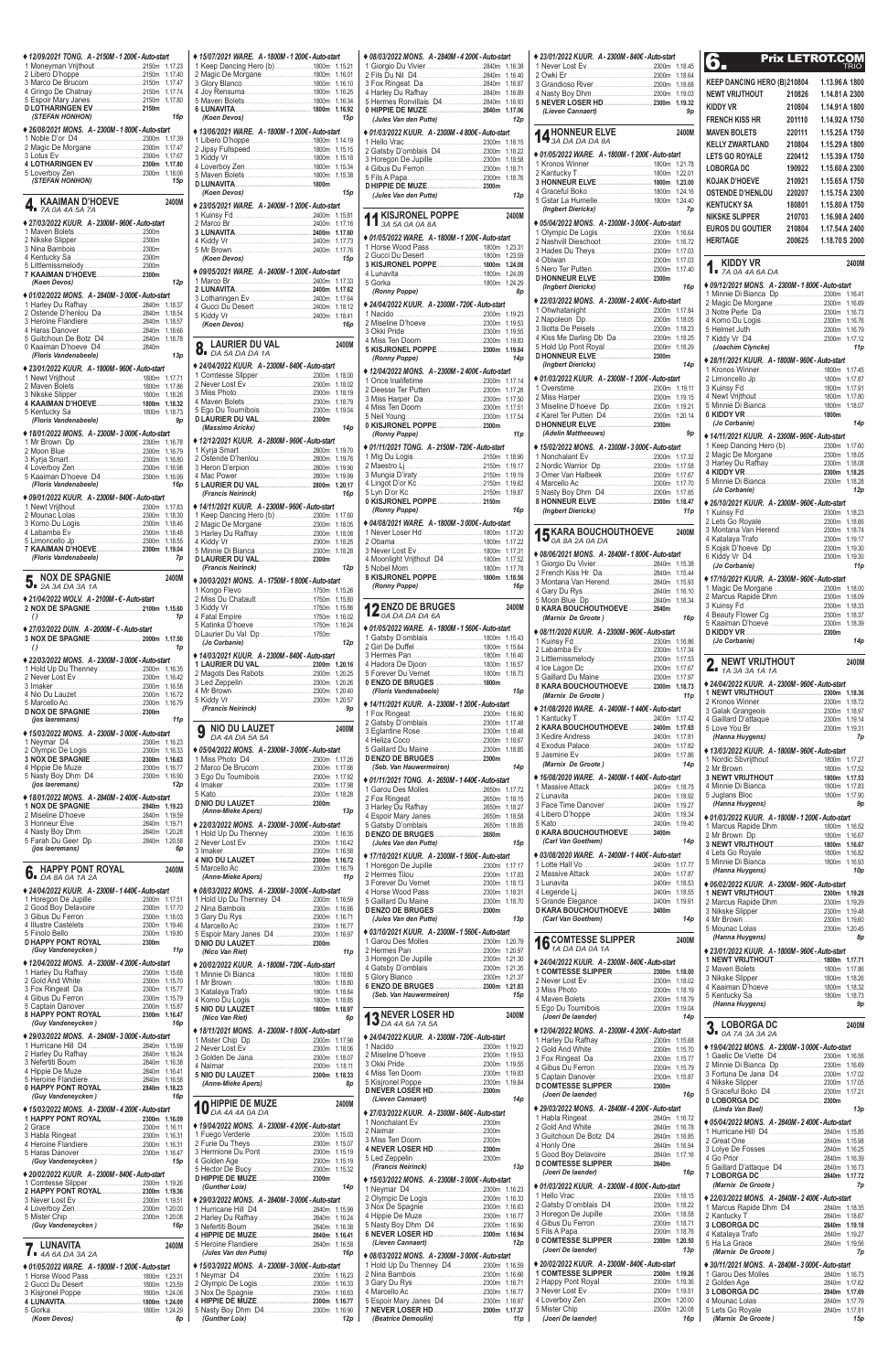| ◆ 23/11/2021 MONS. A - 2300M - 1 800€ - Auto-start                                |                    |
|-----------------------------------------------------------------------------------|--------------------|
|                                                                                   |                    |
| 3 Montana Van Herend2300m                                                         | 1.16.79<br>1.16.80 |
| 4 Hurricane Hill D4 2300m                                                         | 1.16.89            |
| (Marnix De Groote)                                                                |                    |
|                                                                                   | 9p                 |
| KELLY ZWARTLAND<br>6A 4A 6A DA 1A<br>ь                                            | 2400M              |
| ◆ 19/04/2022 MONS. A - 2840M - 3 000€ - Auto-start                                |                    |
|                                                                                   | 1.17.77            |
| 2 Miss Du Chatault D42840m                                                        | 1.17.81            |
|                                                                                   | 1.17.82            |
|                                                                                   | 1.17.94<br>1.17.97 |
| 6 KELLY ZWARTLAND 2840m                                                           | 1.17.98            |
| (Gerry Wendrickx)                                                                 | 15p                |
| ◆ 02/04/2022 TONG. E - 2650M - 720€ - Elastique                                   |                    |
|                                                                                   | 1.24.36            |
|                                                                                   | 1.24.41<br>1.24.46 |
| 4 KELLY ZWARTLAND 2675m                                                           | 1.23.77            |
|                                                                                   | 1.23.80            |
| (Gerry Wendrickx)                                                                 | 11 <sub>p</sub>    |
| ♦ 12/10/2021 MONS. A - 2300M - 3 000€ - Auto-start                                | 1.16.39            |
|                                                                                   | 1.16.79            |
|                                                                                   | 1.16.80            |
| 4 Miss Du Chatault D42300m                                                        | 1.17.01            |
| 6 KELLY ZWARTLAND 2300m                                                           | 1.17.04<br>1.17.09 |
| (Gerry Wendrickx)                                                                 | 9p                 |
| ♦ 03/10/2021 KUUR. A - 1800M - 960€ - Auto-start                                  |                    |
|                                                                                   | 1.18.59            |
| 2 Keep Dancing Hero (b) 1800m                                                     | 1.18.60            |
|                                                                                   | 1.18.76<br>1.19.05 |
|                                                                                   | 1.19.11            |
| D KELLY ZWARTLAND 1800m                                                           |                    |
| (Gerry Wendrickx)                                                                 | 16p                |
| ◆ 25/09/2021 TONG. A - 2150M - 720€ - Auto-start<br>1 KELLY ZWARTLAND 2150m       | 1.17.20            |
|                                                                                   | 1.17.38            |
|                                                                                   | 1.17.46            |
|                                                                                   | 1.17.47            |
| (Gerry Wendrickx)                                                                 | 1.17.73<br>15p     |
|                                                                                   |                    |
| KOJAK D'HOEVE                                                                     | 2400M              |
| $\mathbf{J}_{\blacksquare}$ 0A 5A 6A 6A 6A                                        |                    |
| ◆ 29/03/2022 MONS. A - 2840M - 3 000€ - Auto-start                                |                    |
|                                                                                   |                    |
| 1 Hurricane Hill D4 2840m 1.15.99                                                 |                    |
|                                                                                   | 1.16.24            |
|                                                                                   | 1.16.41            |
|                                                                                   | 1.16.58            |
| (Floris Vandenabeele)                                                             | 1.17.00<br>16p     |
| ♦ 15/03/2022 MONS. A - 2840M - 2400€ - Auto-start                                 |                    |
|                                                                                   | 1.18.46            |
|                                                                                   | 1.18.48            |
| 3 Espoir Mary Janes D4 2840m                                                      | 1.18.57<br>1.18.62 |
|                                                                                   | 1.18.62            |
| (Floris Vandenabeele)                                                             | 8p                 |
| ◆ 20/02/2022 KUUR. A - 1800M - 720€ - Auto-start                                  |                    |
|                                                                                   | 1.18.80            |
|                                                                                   | 1.18.80<br>1.18.84 |
|                                                                                   | 1.18.85            |
|                                                                                   | 1.18.97            |
| 6 KOJAK D'HOEVE 1800m<br>(J P Lavaert)                                            | 1.19.41<br>6p      |
|                                                                                   |                    |
| ◆ 09/12/2021 MONS. A - 2300M - 1 800€ - Auto-start<br>1 Minnie Di Bianca Dp 2300m | 1.16.41            |
|                                                                                   | 1.16.69            |
|                                                                                   | 1.16.73<br>1.16.76 |
|                                                                                   | 1.16.79            |
|                                                                                   | 1.16.82            |
| (J P Lavaert)                                                                     | 11 <sub>p</sub>    |
| ♦ 30/11/2021 MONS. A - 2840M - 3 000€ - Auto-start                                |                    |
|                                                                                   | 1.16.73<br>1.17.62 |
|                                                                                   | 1.17.69            |
|                                                                                   | 1.17.79            |
| 6 Kojak D'hoeve Dp2840m                                                           | 1.17.81<br>1.17.89 |
| (Floris Vandenabeele)                                                             | 15p                |
|                                                                                   |                    |
| <b>FRENCH KISS HR</b><br>6.<br>8A 2A 1A 2A 1A                                     | 2400M              |
| ♦ 19/04/2022 MONS. A - 2840M - 3 000€ - Auto-start                                |                    |
|                                                                                   | 1.17.77            |
| 2 Miss Du Chatault D42840m                                                        | 1.17.81<br>1.17.82 |
|                                                                                   | 1.17.94            |
|                                                                                   | 1.17.97            |
| 8 FRENCH KISS HR  2840m<br>(Jo Corbanie)                                          | 1.18.03<br>15p     |
| ◆ 29/07/2021 MONS. A - 2840M - 1 800€ - Auto-start                                |                    |

|                                                           | 3/2022 MONS. A-2300M-3 600€-Auto-start |                    | $* 15/07/20$                     |
|-----------------------------------------------------------|----------------------------------------|--------------------|----------------------------------|
| car Van Halbeek2300m 1.18.38<br>ki Er……………………………………2300m  |                                        | 1.18.54            | 1 Galaxy<br>2 Gibus              |
| er Van Halbeek 2300m                                      |                                        | 1.19.11            | 3 Fuchsi                         |
|                                                           |                                        | 1.19.14            | 4 EURO                           |
| TENDE D'HENLOU 2300m<br><b>VEL TAMSIN)</b>                |                                        | 1.19.31<br>6p      | 5 Exodu<br>(Joeri                |
| 2/2022 MONS. A-2300M-11 400€-Auto-start                   |                                        |                    |                                  |
|                                                           |                                        |                    | 11 $_{DA}$ HE                    |
| TENDÉ D'HENLOU……………… 2300m                                |                                        | 1.16.45            |                                  |
|                                                           |                                        | 1.16.55<br>1.16.58 | $* 24/04/20$                     |
| er Van Halbeek 2300m                                      |                                        | 1.16.70            | <b>D HERIT</b><br>$\theta$       |
| <b>VEL TAMSIN)</b>                                        |                                        | 10p                | $*25/06/20$                      |
| 2/2022 MONS. A-2300M-4 800€-Auto-start                    |                                        |                    | <b>QHERIT</b>                    |
|                                                           |                                        | 1.15.27<br>1.15.54 | $\theta$                         |
|                                                           |                                        | 1.15.69            |                                  |
| ende D'henlou Da 2300m                                    |                                        | 1.15.75<br>1.16.37 | $12_{\text{DA}}^{\text{KE}}$     |
| <b>VEL TAMSIN)</b>                                        |                                        | 7p                 | $* 19/04/20$                     |
| 2/2022 MONS. A-2840M-3 000€-Auto-start                    |                                        |                    | 1 Neferti                        |
|                                                           |                                        |                    | 2 Miss D<br>3 Nicky I            |
| ende D'henlou Da 2840m<br>oine Flandiere 2840m            |                                        | 1.18.54<br>1.18.57 | 4 Nina B                         |
|                                                           |                                        | 1.18.66            | 5 Marco                          |
| tchoun De Botz D4 2840m<br><b>VEL TAMSIN)</b>             |                                        | 1.18.78<br>13p     | D KENTI<br>(Marni                |
|                                                           |                                        |                    | $* 27/03/20$                     |
| NIKSKE SLIPPER                                            |                                        | 2400M              | 1 Maven                          |
| 4A 2A 2A 3A 3A                                            |                                        |                    | 2 Nikske                         |
| 4/2022 MONS. A - 2300M - 3 000€ - Auto-start              |                                        |                    | 3 Nina B<br><b>4 KENTI</b>       |
| elic De Viette D4 2300m 1.16.56<br>nie Di Bianca Dp 2300m |                                        | 1.16.69            | 5 Littlem                        |
| tuna De Jana D4 2300m                                     |                                        | 1.17.02            | (Marni                           |
|                                                           |                                        | 1.17.05            | $* 15/02/20$                     |
| et Van Pollaert)                                          |                                        | 13p                | 1 Lio Jar<br>2 Nikske            |
| 3/2022 KUUR.  A - 2300M - 960€ - Auto-start               |                                        |                    | 3 Fakir D                        |
|                                                           |                                        |                    | 4 Heroin                         |
|                                                           |                                        |                    | 5 Noble<br>7 Kentud              |
|                                                           |                                        |                    | (Marni                           |
|                                                           |                                        |                    | $* 01/02/20$                     |
| ancis Neirinck)                                           |                                        | 12p                | 1 Harley                         |
| 2/2022 MONS. A-2300M-3 000€-Auto-start                    |                                        |                    | 2 Osteno<br>3 Heroin             |
|                                                           |                                        | 1.17.63            | 4 Haras                          |
|                                                           |                                        | 1.17.68            | 5 Guitch                         |
|                                                           |                                        | 1.17.93            | 0 Kentud<br>(Marni               |
| ancis Neirinck)                                           |                                        | 12p                | $* 23/01/20$                     |
| 2/2022 KUUR. A-2300M-960€-Auto-start                      |                                        |                    | 1 Newt \                         |
| rcus Rapide Dhm 2300m 1.19.29                             |                                        |                    | 2 Maven<br>3 Nikske              |
|                                                           |                                        | 1.19.48            | 4 Kaaim                          |
|                                                           |                                        | 1.19.60            | <b>5 KENTI</b>                   |
| les Van den Putte)                                        |                                        | 1.20.45<br>8p      | (Marni                           |
| 1/2022 KUUR. A - 1800M - 960€ - Auto-start                |                                        |                    |                                  |
|                                                           |                                        | 1.17.71            | 13 $_{DA}$ KE                    |
| SKE SLIPPER 1800m                                         |                                        | 1.17.86<br>1.18.26 | $* 28/12/20$                     |
| aiman D'hoeve 1800m                                       |                                        | 1.18.32            | 1 Kuinsy<br>2 Marcus             |
| les Van den Putte)                                        |                                        | 1.18.73            |                                  |
|                                                           |                                        | 9p                 | 3 Lets G                         |
|                                                           |                                        |                    | 4 Newt \                         |
|                                                           |                                        |                    | 5 Gibus                          |
| MAVEN BOLETS<br>4A 1A 8A 2A 1A                            |                                        | 2400M              | <b>DKEEP</b><br>(Kristo          |
| 4/2022 KUUR. A-2300M-840€-Auto-start                      |                                        |                    | $* 28/11/20$                     |
| ntesse Slipper 2300m                                      |                                        | 1.18.00            | 1 Kronos                         |
|                                                           |                                        | 1.18.02<br>1.18.19 | 2 Limono<br>3 Kuinsy             |
| VEN BOLETS  2300m                                         |                                        | 1.18.79            | 4 Newt \                         |
| Du Tournibois 2300m<br>Corbanie)                          |                                        | 1.19.04<br>14p     | 5 Minnie                         |
|                                                           |                                        |                    | <b>DKEEP</b><br>(Kristo          |
| 3/2022 KUUR. A-2300M-960€-Auto-start                      |                                        |                    | $* 14/11/20$                     |
|                                                           |                                        |                    | 1 KEEP                           |
|                                                           |                                        |                    | 2 Magic                          |
|                                                           |                                        |                    | 3 Harley<br>4 Kiddy              |
| Corbanie)                                                 |                                        | 12p                | 5 Minnie                         |
| 2/2022 MONS. A - 2300M - 3 000€ - Auto-start              |                                        |                    | (Kristo                          |
|                                                           |                                        | 1.17.43<br>1.17.63 | $* 17/10/20$                     |
|                                                           |                                        | 1.17.68            | 1 Magic<br>2 Marcus              |
| oine Flandiere 2300m                                      |                                        | 1.17.90<br>1.17.93 | 3 Kuinsy                         |
| ven Bolets Dp 2300m                                       |                                        | 1.18.48            | 4 Beauty<br>5 Kaaim              |
| Corbanie)                                                 |                                        | 12p                | <b>DKEEP</b>                     |
| 1/2022 KUUR. A - 1800M - 960€ - Auto-start                |                                        |                    | (Kristo                          |
|                                                           |                                        | 1.17.71<br>1.17.86 | ♦ 03/10/2।                       |
|                                                           |                                        | 1.18.26            | 1 Kronos<br>2 KEEP               |
| aiman D'hoeve 1800m                                       |                                        | 1.18.32<br>1.18.73 | 3 Kojak I                        |
| Corbanie)                                                 |                                        | 9p                 | 4 Beauty<br>5 Minnie             |
| 1/2022 MONS. A-1750M-2400€-Auto-start                     |                                        |                    | (Kristo                          |
| ven Bolets Dp 1750m                                       |                                        | 1.15.25            |                                  |
|                                                           |                                        | 1.15.57<br>1.16.04 |                                  |
| d Up Du Thenney Dp1750m                                   |                                        | 1.16.13<br>1.16.36 | 14 <sup>LE</sup><br>$* 12/04/20$ |

| ♦ 23/11/2021 MONS. A - 2300M - 1 800€ - Auto-start                                    | ♦ 08/03/2022 MONS. A - 2300M - 3 600€ - Auto-start                              | ♦ 15/07/2021 WARE, A-2400M-4 200€-Auto-start                                               | <b>Prix DE BRABANDER</b><br>7.                                                                                                                                                                                                                                                                                                                                  | ◆ 25/08/2018 VINC. E - 2700M - € - Elastique                                                               |
|---------------------------------------------------------------------------------------|---------------------------------------------------------------------------------|--------------------------------------------------------------------------------------------|-----------------------------------------------------------------------------------------------------------------------------------------------------------------------------------------------------------------------------------------------------------------------------------------------------------------------------------------------------------------|------------------------------------------------------------------------------------------------------------|
|                                                                                       | 2 Owki Er                                                                       |                                                                                            | <b>TRIO</b><br><b>LUCKY BASE</b><br>1.12.08 A 2140<br>200905                                                                                                                                                                                                                                                                                                    | $\left( \right)$<br>1 <sub>p</sub>                                                                         |
| 3 Montana Van Herend2300m 1.16.80                                                     |                                                                                 | 4 EUROS DU GOUTIER  2400m 1.19.73                                                          | <b>FERRY JET</b><br>190521<br>1.12.50 A 2150                                                                                                                                                                                                                                                                                                                    | ♦ 12/07/2018 AMIE. A - 2400M - € - Auto-start                                                              |
| (Marnix De Groote)<br>9p                                                              | 5 OSTENDE D'HENLOU 2300m 1.19.31<br>(PAVEL TAMSIN)<br>6p                        | (Joeri De laender)<br>15p                                                                  | <b>CIRIO</b><br>1.12.60 X 2010<br>200716                                                                                                                                                                                                                                                                                                                        | 1 <sub>p</sub><br>$\left( \right)$                                                                         |
|                                                                                       | ♦ 22/02/2022 MONS. A - 2300M - 11 400€ - Auto-start                             |                                                                                            | <b>RAPIDE YODA</b><br>191009<br>1.12.60 A 1640<br><b>FOREVER ISQUES</b><br>1.12.90X                                                                                                                                                                                                                                                                             | 2400N                                                                                                      |
| <b>4.</b> KELLY ZWARTLAND<br>2400M                                                    | 2 OSTENDE D'HENLOU 2300m 1.16.45                                                | 11 HERITAGE<br>2400M                                                                       | 1.12.90X<br><b>GAVROCHE D'IDEE</b>                                                                                                                                                                                                                                                                                                                              | <b>6.</b> FASHION MAKER                                                                                    |
| ♦ 19/04/2022 MONS. A - 2840M - 3 000€ - Auto-start                                    |                                                                                 | ◆ 24/04/2022 CHAL. E - 2600M - € - Elastique                                               | <b>EDISON DU PUY</b><br>1.13.10 X                                                                                                                                                                                                                                                                                                                               | ♦ 29/03/2022 MONS. A - 2300M - 4 200€ - Auto-start                                                         |
|                                                                                       |                                                                                 | $\left( \right)$<br>1p                                                                     | <b>FASHION MAKER</b><br>210610<br>1.13.30 X 2450                                                                                                                                                                                                                                                                                                                | 2 FASHION MAKER  2300m 1.15.91                                                                             |
| $2840m$ 1.17.94<br>4 Nina Bambois.                                                    | (PAVEL TAMSIN)<br>10p<br>♦ 07/02/2022 MONS. A - 2300M - 4 800€ - Auto-start     | ♦ 25/06/2020 LEMA. S - 2000M - € - Scratch                                                 | 2400M                                                                                                                                                                                                                                                                                                                                                           |                                                                                                            |
| 6 KELLY ZWARTLAND 2840m 1.17.98                                                       |                                                                                 | 1p<br>$\left( \right)$                                                                     | <b>1.</b> FOREVER ISQUES                                                                                                                                                                                                                                                                                                                                        | (Gunther Loix)<br>7p                                                                                       |
| (Gerry Wendrickx)<br>15р                                                              |                                                                                 |                                                                                            | ♦ 30/04/2022 ARGE. A - 2150M - € - Auto-start                                                                                                                                                                                                                                                                                                                   | ◆ 15/03/2022 MONS. E - 2840M - 6 000€ - Elastique                                                          |
| ♦ 02/04/2022 TONG. E - 2650M - 720€ - Elastique                                       |                                                                                 | <b>12</b> KENTUCKY SA<br>$\overline{AB}$ DA 4A 7A 0A 5A<br>2400M                           | 1p<br>$\left( \right)$                                                                                                                                                                                                                                                                                                                                          |                                                                                                            |
|                                                                                       | (PAVEL TAMSIN)<br>7p                                                            | ◆ 19/04/2022 MONS. A - 2840M - 3 000€ - Auto-start                                         | ◆ 23/04/2022 AMIE. E - 2925M - $\epsilon$ - Elastique<br>3 FOREVER ISQUES 2925m 1.15.30                                                                                                                                                                                                                                                                         | 2865m 1.15.83<br>3 Catsous.                                                                                |
| 4 KELLY ZWARTLAND 2675m 1.23.77                                                       | ♦ 01/02/2022 MONS. A - 2840M - 3 000€ - Auto-start                              |                                                                                            | $\left( \right)$<br>1p                                                                                                                                                                                                                                                                                                                                          |                                                                                                            |
| 5 Ivanjo D'azur.<br>2675m 1.23.80<br>(Gerry Wendrickx)<br>11 p                        | 1 Harley Du Rafhay 2840m 1.18.37                                                |                                                                                            | ♦ 08/04/2022 NANC. E - 2625M - € - Elastique<br>1 FOREVER ISQUES 2625m 1.16.20                                                                                                                                                                                                                                                                                  | 6 FASHION MAKER 2865m 1.16.32<br>(Gérard Vergaerde)<br>8p                                                  |
| ◆ 12/10/2021 MONS. A - 2300M - 3 000€ - Auto-start                                    |                                                                                 |                                                                                            | 1p<br>$\left( \right)$                                                                                                                                                                                                                                                                                                                                          | ♦ 06/12/2021 LECR. A - 2700M - € - Auto-start                                                              |
|                                                                                       | 5 Guitchoun De Botz D4 2840m 1.18.78<br>(PAVEL TAMSIN)<br>13р                   | (Marnix De Groote)<br>15p                                                                  | ◆ 06/03/2022 STRA. E - 2825M - € - Elastique                                                                                                                                                                                                                                                                                                                    | 0 FASHION MAKER  2700m<br>1 <sub>p</sub><br>$\left( \right)$                                               |
|                                                                                       |                                                                                 | ◆ 27/03/2022 KUUR. A - 2300M - 960€ - Auto-start                                           | 5 FOREVER ISQUES 2825m 1.17.10<br>$\left( \right)$<br>1p                                                                                                                                                                                                                                                                                                        | ◆ 25/06/2021 CAEN. A - 2200M - € - Auto-start                                                              |
|                                                                                       | <b>8.</b> NIKSKE SLIPPER<br>2400M                                               |                                                                                            | ◆ 10/06/2020 MONS. A - 2300M - 5 400€ - Auto-start                                                                                                                                                                                                                                                                                                              | 1 <sub>p</sub><br>$\left( \right)$                                                                         |
| 6 KELLY ZWARTLAND 2300m 1.17.09<br>(Gerry Wendrickx)<br><b>9p</b>                     | ♦ 19/04/2022 MONS. A - 2300M - 3 000€ - Auto-start                              |                                                                                            |                                                                                                                                                                                                                                                                                                                                                                 | ♦ 10/06/2021 CAEN. X - 2450M - €                                                                           |
| ◆ 03/10/2021 KUUR. A - 1800M - 960€ - Auto-start                                      |                                                                                 |                                                                                            |                                                                                                                                                                                                                                                                                                                                                                 | $\left( \right)$<br>1 <sub>l</sub>                                                                         |
| 2 Keep Dancing Hero (b) 1800m 1.18.60                                                 |                                                                                 | (Marnix De Groote)<br>12p                                                                  | D Forever Isques D4 2300m                                                                                                                                                                                                                                                                                                                                       |                                                                                                            |
|                                                                                       | 4 NIKSKE SLIPPER 2300m 1.17.05                                                  | ♦ 15/02/2022 MONS. A - 2300M - 3 000€ - Auto-start                                         | (Lindsay Celis)<br>15p                                                                                                                                                                                                                                                                                                                                          | <b>7.</b> EDISON DU PUY<br>2400N                                                                           |
|                                                                                       | (Piet Van Pollaert)<br>13р                                                      |                                                                                            | 2400M                                                                                                                                                                                                                                                                                                                                                           | ♦ 01/02/2022 MONS. A - 1750M - 6 000€ - Auto-start                                                         |
| D KELLY ZWARTLAND 1800m<br>16 <sub>p</sub><br>(Gerry Wendrickx)                       | ◆ 27/03/2022 KUUR. A - 2300M - 960€ - Auto-start                                |                                                                                            | <b>2.</b> LUCKY BASE $_{0A}$ 2A 3A 6A DM                                                                                                                                                                                                                                                                                                                        |                                                                                                            |
| ♦ 25/09/2021 TONG. A - 2150M - 720€ - Auto-start                                      |                                                                                 |                                                                                            | ◆ 21/04/2022 ENGH. A - 2150M - € - Auto-start                                                                                                                                                                                                                                                                                                                   |                                                                                                            |
| 1 KELLY ZWARTLAND 2150m 1.17.20                                                       |                                                                                 | (Marnix De Groote)<br>12p                                                                  | 1p<br>$\left( \right)$                                                                                                                                                                                                                                                                                                                                          |                                                                                                            |
|                                                                                       | (Francis Neirinck)<br>12p                                                       | ♦ 01/02/2022 MONS. A - 2840M - 3 000€ - Auto-start                                         | ♦ 12/04/2022 MONS. A - 2840M - 4 800€ - Auto-start                                                                                                                                                                                                                                                                                                              | 6 EDISON DU PUY  1750m 1.13.84<br>(Kevin Vandemoortele)<br>10p                                             |
|                                                                                       | ◆ 15/02/2022 MONS. A - 2300M - 3 000€ - Auto-start                              |                                                                                            | 2 Lucky Base D4 2840m 1.15.27                                                                                                                                                                                                                                                                                                                                   | ♦ 26/11/2021 LYON. A - 2600M - € - Auto-start                                                              |
| (Gerry Wendrickx)<br>15 p                                                             |                                                                                 |                                                                                            |                                                                                                                                                                                                                                                                                                                                                                 | 6 EDISON DU PUY  2600m 1.15.20<br>$\left( \right)$                                                         |
| 5. KOJAK D'HOEVE<br>2400M                                                             |                                                                                 | 0 Kentucky Sa D42840m                                                                      | 2840m 1.15.53<br>(Jo Corbanie)<br>9p                                                                                                                                                                                                                                                                                                                            | 1p<br>$\triangleq$ 11/11/2021 LYON. X - 2700M - €                                                          |
|                                                                                       | (Francis Neirinck)                                                              | (Marnix De Groote)<br>13p                                                                  | ♦ 03/03/2022 VINC. X - 2850M - €                                                                                                                                                                                                                                                                                                                                |                                                                                                            |
| ♦ 29/03/2022 MONS. A - 2840M - 3 000€ - Auto-start                                    | 12p<br>♦ 06/02/2022 KUUR. A - 2300M - 960€ - Auto-start                         | ◆ 23/01/2022 KUUR. A - 1800M - 960€ - Auto-start                                           | .2850m 1.15.00<br>$\left( \right)$<br>1p                                                                                                                                                                                                                                                                                                                        | 1 <sub>p</sub><br>$\left( \right)$<br>♦ 27/10/2021 CAVA, X - 2625M - €                                     |
|                                                                                       |                                                                                 |                                                                                            | ◆ 07/02/2022 BORD. A - 2550M - € - Auto-start                                                                                                                                                                                                                                                                                                                   |                                                                                                            |
|                                                                                       |                                                                                 |                                                                                            | .2550m 1.15.80<br>6 Lucky Base Da<br>$\left( \right)$<br>1p                                                                                                                                                                                                                                                                                                     | $\left( \right)$<br>1p                                                                                     |
|                                                                                       |                                                                                 | 5 KENTUCKY SA 1800m 1.18.73<br>(Marnix De Groote)<br>9p                                    | ♦ 24/01/2022 VINC. S - 2850M - € - Scratch                                                                                                                                                                                                                                                                                                                      | ♦ 18/10/2021 SALO. X - 3025M - $€$<br>6 Edison Du Puy D4 3025m 1.16.50                                     |
| (Floris Vandenabeele)<br>16 <sub>p</sub>                                              | (Jules Van den Putte)<br>8р                                                     |                                                                                            | 1p                                                                                                                                                                                                                                                                                                                                                              | 1 <sub>p</sub><br>$\left( \right)$                                                                         |
| ♦ 15/03/2022 MONS. A - 2840M - 2400€ - Auto-start                                     | ◆ 23/01/2022 KUUR. A - 1800M - 960€ - Auto-start                                | <b>13 KEEP DANCING HERO (B)</b><br><b>13</b> DA DA 1A DA 2A<br>2400M                       | $\left( \right)$                                                                                                                                                                                                                                                                                                                                                | <b>Q</b> GAVROCHE D'IDEE<br>2400N                                                                          |
| 3 Espoir Mary Janes D4 2840m 1.18.57                                                  |                                                                                 | ◆ 28/12/2021 KUUR. A - 2300M - 3 000€ - Auto-start                                         | $\sum_{\text{BA DA 9A 7A 0A}}$<br>2400M                                                                                                                                                                                                                                                                                                                         | $0.7A$ 0A 6A 6A 3A                                                                                         |
|                                                                                       | 4 Kaaiman D'hoeve 1800m 1.18.32                                                 |                                                                                            | ♦ 12/04/2022 MONS. A - 2840M - 4 800€ - Auto-start                                                                                                                                                                                                                                                                                                              | ◆ 25/04/2022 LECR. A - 2700M - € - Auto-start<br>7 Gavroche D'idee Da 2700m 1.15.00                        |
| (Floris Vandenabeele)<br><b>8p</b>                                                    |                                                                                 |                                                                                            |                                                                                                                                                                                                                                                                                                                                                                 | $\left( \right)$<br>1p                                                                                     |
| ◆ 20/02/2022 KUUR. A - 1800M - 720€ - Auto-start                                      |                                                                                 |                                                                                            |                                                                                                                                                                                                                                                                                                                                                                 | ♦ 10/12/2021 VINC. $X - 2700M - \epsilon$                                                                  |
|                                                                                       | <b>9</b> MAVEN BOLETS <b>4A</b> 1A 8A 2A 1A<br>2400M                            | D KEEP DANCING HERO (B)  2300m<br>14p<br>(Kristof Depuydt)                                 |                                                                                                                                                                                                                                                                                                                                                                 | 1 <sub>p</sub><br>$\left( \right)$                                                                         |
|                                                                                       | ♦ 24/04/2022 KUUR. A - 2300M - 840€ - Auto-start                                | ◆ 28/11/2021 KUUR. A - 1800M - 960€ - Auto-start                                           | 8 CIRIO 2840m 1.16.00<br>(Nico Dhaenens)<br>9p                                                                                                                                                                                                                                                                                                                  | ♦ 28/11/2021 LECR. X - 2825M - €                                                                           |
|                                                                                       |                                                                                 |                                                                                            | ◆ 30/03/2022 REIM. X - 2550M - €                                                                                                                                                                                                                                                                                                                                | $\left( \right)$<br>1p                                                                                     |
| (J P Lavaert)<br>6p                                                                   | 4 MAVEN BOLETS  2300m 1.18.79                                                   |                                                                                            | $\lambda$ and $\lambda$ and $\lambda$ and $\lambda$ and $\lambda$ and $\lambda$ and $\lambda$ and $\lambda$ and $\lambda$ and $\lambda$ and $\lambda$ and $\lambda$ and $\lambda$ and $\lambda$ and $\lambda$ and $\lambda$ and $\lambda$ and $\lambda$ and $\lambda$ and $\lambda$ and $\lambda$ and $\lambda$ and $\lambda$ and $\lambda$ and $\lambda$<br>1p | ♦ 21/10/2021 ENGH. A-2150M- €-Auto-start                                                                   |
| ♦ 09/12/2021 MONS. A - 2300M - 1 800€ - Auto-start                                    |                                                                                 |                                                                                            | ◆ 13/03/2022 NANC. X - 2625M - $∈$                                                                                                                                                                                                                                                                                                                              | 1 <sub>p</sub><br>$\left( \right)$                                                                         |
|                                                                                       | (Jo Corbanie)<br>14p<br>◆ 27/03/2022 KUUR. A - 2300M - 960€ - Auto-start        | D KEEP DANCING HERO (B)  1800m<br>(Kristof Depuydt)<br>14p                                 | $\left( \right)$<br>1p                                                                                                                                                                                                                                                                                                                                          | ♦ 10/10/2021 LECR. A - 2700M - € - Auto-start                                                              |
|                                                                                       | 1 MAVEN BOLETS  2300m                                                           | ◆ 14/11/2021 KUUR. A - 2300M - 960€ - Auto-start                                           | ♦ 01/03/2022 KUUR. A - 2300M - 3 000€ - Auto-start                                                                                                                                                                                                                                                                                                              | $\left( \right)$<br>1p                                                                                     |
|                                                                                       |                                                                                 | 1 KEEP DANCING HERO (B)  2300m 1.17.60                                                     |                                                                                                                                                                                                                                                                                                                                                                 | <b>8.</b> Prix INTERREG PROJECT EQWOS                                                                      |
| (J P Lavaert)<br>11p                                                                  | 5 Littlemissmelody 2300m                                                        | 3 Harley Du Rafhay 2300m 1.18.08                                                           |                                                                                                                                                                                                                                                                                                                                                                 | <b>(apprentis &amp; lads)</b>                                                                              |
| ♦ 30/11/2021 MONS. A - 2840M - 3 000€ - Auto-start                                    | (Jo Corbanie)<br>12p                                                            |                                                                                            |                                                                                                                                                                                                                                                                                                                                                                 | <b>FACTEUR CHANCE</b><br>200907<br>1.14.05 X                                                               |
|                                                                                       | ◆ 15/02/2022 MONS. A - 2300M - 3 000€ - Auto-start                              | (Kristof Depuydt)<br>12p                                                                   | (Nico Dhaenens)<br>9p                                                                                                                                                                                                                                                                                                                                           | <b>FLYER DE CRENNES</b><br>210223<br>1.14.71 A 2300                                                        |
|                                                                                       |                                                                                 | ◆ 17/10/2021 KUUR. A - 2300M - 960€ - Auto-start                                           | ◆ 27/02/2022 REIM. X-2550M-€                                                                                                                                                                                                                                                                                                                                    | <b>GONE DE SOFIA</b><br>211012<br>1.14.79 A 2300                                                           |
|                                                                                       | 3 Fakir Du Taillis                                                              |                                                                                            | $\left( \right)$<br>1p                                                                                                                                                                                                                                                                                                                                          | <b>GOLIATH DU VIVIER</b><br>220503<br>1.14.80 A 2300<br>1.14.90 E 2350<br><b>CRYSTAL PASSION</b><br>190714 |
| (Floris Vandenabeele)<br>15p                                                          |                                                                                 |                                                                                            |                                                                                                                                                                                                                                                                                                                                                                 | <b>GALAXIUS</b><br>210711<br>1.14.90 A 2400                                                                |
| FRENCH KISS HR<br>2400M<br>$\int_{\mathbb{R}}$ FRENCH KISS <b>n</b><br>8A 2A 1A 2A 1A | (Jo Corbanie)<br>12p                                                            | D KEEP DANCING HERO (B)  2300m                                                             | <b>4.</b> RAPIDE YODA<br>2400M                                                                                                                                                                                                                                                                                                                                  | <b>FLYING JET</b><br>200716<br>1.15.20 X 2010                                                              |
| ♦ 19/04/2022 MONS. A - 2840M - 3 000€ - Auto-start                                    | ◆ 23/01/2022 KUUR. A - 1800M - 960€ - Auto-start                                | (Kristof Depuydt)<br>14p<br>a sa Tanzania.<br>Mga kalendari                                | ♦ 12/04/2022 MONS. A - 2840M - 4 800€ - Auto-start                                                                                                                                                                                                                                                                                                              | 200918<br>1.15.28 E 3100<br><b>CYLOO D'ERPION</b>                                                          |
|                                                                                       |                                                                                 | ◆ 03/10/2021 KUUR. A - 1800M - 960€ - Auto-start                                           |                                                                                                                                                                                                                                                                                                                                                                 | <b>EXTREME DE GRAUX</b><br>191022<br>1.15.30 A 1750<br><b>GREEN DU POMMEREUX 220405</b><br>1.15.39 A 2300  |
|                                                                                       |                                                                                 | 2 KEEP DANCING HERO (B)  1800m 1.18.60                                                     |                                                                                                                                                                                                                                                                                                                                                                 | <b>HAT TRICK SPORT</b><br>1.15.47 A 2300<br>220419                                                         |
|                                                                                       | (Jo Corbanie)<br>9p                                                             |                                                                                            | (Gunther Loix)<br>9p                                                                                                                                                                                                                                                                                                                                            | <b>FUSAIN</b><br>1.15.56 A 2300<br>211214                                                                  |
| (Jo Corbanie)<br>15р                                                                  | ♦ 11/01/2022 MONS. A - 1750M - 2 400€ - Auto-start                              | (Kristof Depuydt)<br>16p                                                                   | ◆ 29/03/2022 MONS. A - 2300M - 4 200€ - Auto-start                                                                                                                                                                                                                                                                                                              | <b>HYBRIDE CASTELETS</b><br>210708<br>1.16.90 X 2725                                                       |
| ♦ 29/07/2021 MONS. A - 2840M - 1 800€ - Auto-start                                    | 1 Maven Bolets Dp 1750m 1.15.25                                                 | 2400M                                                                                      |                                                                                                                                                                                                                                                                                                                                                                 | <b>FLYER DE CRENNES</b><br>2400N                                                                           |
|                                                                                       | 4 Hold Up Du Thenney Dp1750m 1.16.13                                            | <b>14</b> LETS GO ROYALE                                                                   |                                                                                                                                                                                                                                                                                                                                                                 | $II$ DA DA 5A 5A 3A                                                                                        |
|                                                                                       | 5 Love Vivant D4 1750m 1.16.36<br>(Jo Corbanie)<br>10p                          | ♦ 12/04/2022 MONS. A - 1750M - 3 000€ - Auto-start<br>1 Hold Up Du Thenney D41750m 1.14.90 |                                                                                                                                                                                                                                                                                                                                                                 | ◆ 24/04/2022 KUUR. A - 2300M - 1 440€ - Auto-start                                                         |
|                                                                                       |                                                                                 |                                                                                            | (Piet Van Pollaert)<br>7p                                                                                                                                                                                                                                                                                                                                       |                                                                                                            |
| (Jules Van den Putte) 11p                                                             | <b>10</b> EUROS DU GOUTIER<br>2400M                                             | 4 Katinka D'hoeve 1750m 1.15.65                                                            | ◆ 14/12/2021 MONS. A - 2300M - 3 600€ - Auto-start                                                                                                                                                                                                                                                                                                              |                                                                                                            |
| ♦ 03/07/2021 WARE. A - 2400M - 1 200€ - Auto-start<br>1 FRENCH KISS HR  2400m 1.16.43 | ♦ 01/05/2022 WARE, A-1800M-1560€-Auto-start                                     | (Nico Dhaenens)<br>12p                                                                     | 2300m 1.15.57                                                                                                                                                                                                                                                                                                                                                   |                                                                                                            |
| 2400m 1.16.52<br>2 Kool Alice.                                                        | .1800m 1.15.43                                                                  | ♦ 01/03/2022 KUUR. A - 1800M - 1 200€ - Auto-start                                         | 5 Evorino D'erique<br>.2300m 1.15.92                                                                                                                                                                                                                                                                                                                            | 9p<br>(Floris Vandenabeele)<br>♦ 01/03/2022 KUUR. A - 2300M - 4 800€ - Auto-start                          |
|                                                                                       |                                                                                 | 1 Marcus Rapide Dhm 1800m 1.16.52                                                          | (Piet Van Pollaert)<br>8p                                                                                                                                                                                                                                                                                                                                       | 1 Habanero De Brunis<br>2300m 1.16.94                                                                      |
| (Jules Van den Putte)<br>15p                                                          |                                                                                 |                                                                                            | ♦ 18/11/2021 MONS. A - 2300M - 3 000€ - Auto-start<br>1 Last Winner<br>.2300m 1.15.11                                                                                                                                                                                                                                                                           | 2300m 1.17.03                                                                                              |
| ♦ 08/06/2021 MONS. A - 2840M - 1 800€ - Auto-start                                    | D EUROS DU GOUTIER  1800m<br>15p<br>(Joeri De laender)                          | 4 LETS GO ROYALE  1800m 1.16.82                                                            | 2 Rapide Yoda D4<br>.2300m 1.15.40                                                                                                                                                                                                                                                                                                                              | .2300m 1.17.37                                                                                             |
|                                                                                       | ◆ 27/03/2022 KUUR. A - 2300M - 960€ - Auto-start                                | (Nico Dhaenens)<br>10p                                                                     | .2300m 1.16.46<br>.2300m 1.16.50                                                                                                                                                                                                                                                                                                                                | D FLYER DE CRENNES 2300m<br>(Kevin Vandemoortele)<br>11p                                                   |
| 4 Gary Du Rys<br>2840m 1.16.10                                                        | .2300m<br>2300m                                                                 | ♦ 07/02/2022 MONS. A - 2840M - 3 000€ - Auto-start<br>1 Golden Age                         | .2300m 1.16.76<br>(Sven Hoste)<br>10p                                                                                                                                                                                                                                                                                                                           | ♦ 22/02/2022 MONS. A - 2300M - 18 000€ - Auto-start                                                        |
| (Jules Van den Putte)<br>16p                                                          | 2300m                                                                           | 2 Fortuna De Jana D4 2840m 1.16.58                                                         | ♦ 02/11/2021 MONS. A - 1750M - 3 000€ - Auto-start                                                                                                                                                                                                                                                                                                              | .2300m 1.14.50                                                                                             |
| ♦ 24/05/2021 MONS. A - 2840M - 720€ - Auto-start                                      | 2300m                                                                           |                                                                                            | 1750m 1.15.54                                                                                                                                                                                                                                                                                                                                                   |                                                                                                            |
| 1 FRENCH KISS HR  2840m 1.17.59                                                       | 0 EUROS DU GOUTIER  2300m<br>12p<br>(Joeri De laender)                          | 6 LETS GO ROYALE  2840m 1.17.18                                                            |                                                                                                                                                                                                                                                                                                                                                                 | 5 FLYER DE CRENNES 2300m 1.15.52                                                                           |
|                                                                                       | ♦ 04/08/2021 WARE, A-2400M-4 800€-Auto-start                                    | (Nico Dhaenens)<br>8p                                                                      |                                                                                                                                                                                                                                                                                                                                                                 | (Kevin Vandemoortele)<br>11 p                                                                              |
|                                                                                       | 2 Egon Pit                                                                      | ♦ 11/01/2022 MONS. A - 2300M - 2400€ - Auto-start<br>1 Gone De Sofia                       | (Piet Van Pollaert)<br>6p                                                                                                                                                                                                                                                                                                                                       | ♦ 07/02/2022 MONS. A - 2300M - 6 000€ - Auto-start<br>.2300m 1.14.99                                       |
| (Jules Van den Putte)<br>14p                                                          | 3 Go Prior<br>2400m 1.16.81<br>4 EUROS DU GOUTIER  2400m 1.17.54                | 2 LETS GO ROYALE  2300m 1.17.78                                                            | <b>E</b> FERRY JET<br>2400M<br>$\overline{3}$ 14 14 14 14 14                                                                                                                                                                                                                                                                                                    |                                                                                                            |
| <b>OSTENDE D'HENLOU</b><br>2400M                                                      | 5 Garden Palace<br>2400m 1.17.57                                                |                                                                                            | ◆ 21/05/2019 VICH. A - 2150M - € - Auto-start                                                                                                                                                                                                                                                                                                                   |                                                                                                            |
| $\overline{A}$ 6A 5A 2A 4A 2A<br>♦ 29/03/2022 MONS. A - 2300M - 3 600€ - Auto-start   | (Joeri De laender)<br>16p<br>♦ 25/07/2021 WARE. A - 2400M - 1 800€ - Auto-start | (Nico Dhaenens)<br>8p                                                                      | 1p<br>$\theta$                                                                                                                                                                                                                                                                                                                                                  | <b>5 FLYER DE CRENNES</b><br>2300m 1.15.73<br>(Kevin Vandemoortele)<br>9p                                  |
|                                                                                       | 2400m 1.17.77                                                                   | ♦ 28/12/2021 KUUR. A - 2300M - 3 000€ - Auto-start                                         | ◆ 29/04/2019 ENGH. E - 2875M - € - Elastique                                                                                                                                                                                                                                                                                                                    | ♦ 24/01/2022 MONS. A - 2300M - 6 000€ - Auto-start                                                         |
| 2 Owki Er D4                                                                          |                                                                                 | 1 Kuinsy Fd.                                                                               | 1p<br>$\left( \right)$                                                                                                                                                                                                                                                                                                                                          | 2300m 1.14.78<br>.2300m 1.14.92                                                                            |
|                                                                                       |                                                                                 |                                                                                            |                                                                                                                                                                                                                                                                                                                                                                 | 3 FLYER DE CRENNES 2300m 1.15.22                                                                           |
|                                                                                       |                                                                                 | 3 LETS GO ROYALE  2300m 1.19.07                                                            | ♦ 29/03/2019 VINC. E - 2850M - € - Elastique                                                                                                                                                                                                                                                                                                                    | 2300m 1.15.40                                                                                              |
| 6 OSTENDE D'HENLOU 2300m 1.16.33<br>(PAVEL TAMSIN)<br>8р                              | <b>DEUROS DU GOUTIER  2400m</b><br>(Joeri De laender)<br>16p                    | (Nico Dhaenens)<br>14p                                                                     | $\left( \right)$<br>1p                                                                                                                                                                                                                                                                                                                                          | 2300m 1.15.56<br>(Kevin Vandemoortele)<br>12p                                                              |

| <b>Prix DE BRABANDER</b>                                                                                     |        |                |                    |
|--------------------------------------------------------------------------------------------------------------|--------|----------------|--------------------|
| <b>JCKY BASE</b>                                                                                             | 200905 | 1.12.08 A 2140 | <b>TRIO</b>        |
| ERRY JET                                                                                                     | 190521 | 1.12.50 A 2150 |                    |
|                                                                                                              |        |                |                    |
| irio                                                                                                         | 200716 | 1.12.60 X 2010 |                    |
| <b>APIDE YODA</b>                                                                                            | 191009 | 1.12.60 A 1640 |                    |
| <b>OREVER ISQUES</b>                                                                                         |        | 1.12.90 X      |                    |
| <b>AVROCHE D'IDEE</b>                                                                                        |        | 1.12.90 X      |                    |
| dison du Puy                                                                                                 |        | 1.13.10 X      |                    |
| <b>ASHION MAKER</b>                                                                                          | 210610 | 1.13.30 X 2450 |                    |
| <b>FOREVER ISQUES</b><br>$\begin{array}{ c c c c c }\n\hline\n\bullet & 6A & 3A & 1A & 5A & DA\n\end{array}$ |        |                | 2400M              |
| 30/04/2022 ARGE. A-2150M-€-Auto-start                                                                        |        |                |                    |
| FOREVER ISQUES 2150m 1.13.70<br>$\theta$                                                                     |        |                | 1p                 |
| 23/04/2022 AMIE. E - 2925M - € - Elastique<br>FOREVER ISQUES  2925m 1.15.30<br>$\left( \right)$              |        |                | 1p                 |
| 08/04/2022 NANC. E-2625M-€-Elastique<br>FOREVER ISQUES 2625m 1.16.20<br>$\theta$                             |        |                | 1p                 |
| 06/03/2022 STRA. E-2825M-€-Elastique<br>FOREVER ISQUES 2825m 1.17.10<br>$\left( \right)$                     |        |                | 1p                 |
| 10/06/2020 MONS. A - 2300M - 5 400€ - Auto-start                                                             |        |                |                    |
|                                                                                                              |        |                | 1.16.42            |
|                                                                                                              |        |                | 1.16.56            |
|                                                                                                              |        |                |                    |
|                                                                                                              |        |                | 1.17.02            |
| Forever Isques D4 2300m<br>(Lindsay Celis)                                                                   |        |                | 1.17.15            |
|                                                                                                              |        |                | 15p                |
| <b>LUCKY BASE</b><br>-<br>■ 0A 2A 3A 6A DM                                                                   |        |                | 2400M              |
| 21/04/2022 ENGH. A-2150M-€-Auto-start                                                                        |        |                |                    |
| $\left( \right)$                                                                                             |        |                | 1p                 |
| 12/04/2022 MONS. A-2840M-4800€-Auto-start                                                                    |        |                |                    |
|                                                                                                              |        |                | 1.15.27            |
|                                                                                                              |        |                | 1.15.45            |
|                                                                                                              |        |                | 1.15.49            |
| (Jo Corbanie)                                                                                                |        |                | 1.15.53<br>9p      |
| 03/03/2022 VINC. X - 2850M - €<br>$\left( \right)$                                                           |        |                | 1.15.00<br>1p      |
| 07/02/2022 BORD. A-2550M-€-Auto-start                                                                        |        |                | 1p                 |
| $\theta$<br>24/01/2022 VINC. S - 2850M - € - Scratch                                                         |        |                |                    |
| $\left( \right)$                                                                                             |        |                | 1p                 |
| <b>CIRIO</b>                                                                                                 |        |                | 2400M              |
| $\overline{\mathbf{A}}$ BA DA 9A 7A 0A<br>12/04/2022 MONS. A - 2840M - 4 800€ - Auto-start                   |        |                |                    |
|                                                                                                              |        |                |                    |
|                                                                                                              |        |                | 1.15.27            |
|                                                                                                              |        |                | 1.15.45            |
|                                                                                                              |        |                | 1.15.49            |
|                                                                                                              |        |                |                    |
| (Nico Dhaenens)                                                                                              |        |                | 9p                 |
| 30/03/2022 REIM. X-2550M-€                                                                                   |        |                |                    |
| $\left( \right)$<br>13/03/2022 NANC. X - 2625M - €                                                           |        |                | 1p                 |
| $\left( \right)$                                                                                             |        |                | 1p                 |
| 01/03/2022 KUUR.   A - 2300M - 3 000€ - Auto-start                                                           |        |                |                    |
|                                                                                                              |        |                | 1.16.27            |
|                                                                                                              |        |                | 1.16.72<br>1.16.77 |
| Catsous 2300m                                                                                                |        |                | 1.16.81            |
|                                                                                                              |        |                | 1.16.81            |
|                                                                                                              |        |                | 1.17.45<br>9p      |
|                                                                                                              |        |                |                    |
| $\left( \right)$                                                                                             |        |                | 1p                 |
|                                                                                                              |        |                |                    |
| <b>RAPIDE YODA</b><br>$\overline{5A}$ 4A 2A 2A 1A                                                            |        |                | 2400M              |
| 12/04/2022 MONS. A - 2840M - 4 800€ - Auto-start                                                             |        |                |                    |
|                                                                                                              |        |                |                    |
|                                                                                                              |        |                | 1.15.27            |
|                                                                                                              |        |                | 1.15.45            |
|                                                                                                              |        |                | 1.15.49            |
| (Gunther Loix)                                                                                               |        |                | 1.15.53<br>9p      |
| 29/03/2022 MONS. A-2300M-4 200€-Auto-start                                                                   |        |                |                    |
|                                                                                                              |        |                | 1.15.91            |
| Folle Tigresse D42300m                                                                                       |        |                | 1.16.05            |
|                                                                                                              |        |                | 1.16.11<br>1.16.13 |
|                                                                                                              |        |                |                    |
| (Piet Van Pollaert)                                                                                          |        |                | 7p                 |

| $\theta$                                                           |                                                                         | 1p                 |
|--------------------------------------------------------------------|-------------------------------------------------------------------------|--------------------|
|                                                                    | ◆ 12/07/2018 AMIE. A - 2400M - € - Auto-start                           |                    |
| $\theta$                                                           |                                                                         | 1.17.40<br>1p      |
| <b>FASHION MAKER</b><br>$\mathbf{6}_{\blacksquare}$ 2A 6A 0A 0A 6A |                                                                         | 2400M              |
|                                                                    | ♦ 29/03/2022 MONS. A - 2300M - 4 200€ - Auto-start                      |                    |
|                                                                    |                                                                         | 1.15.73            |
|                                                                    | 2 FASHION MAKER  2300m                                                  | 1.15.91<br>1.16.05 |
|                                                                    |                                                                         | 1.16.11            |
| (Gunther Loix)                                                     |                                                                         | 1.16.13<br>7p      |
|                                                                    | ♦ 15/03/2022 MONS. E-2840M-6 000€-Elastique                             |                    |
|                                                                    |                                                                         | 1.16.13            |
|                                                                    |                                                                         | 1.16.16<br>1.15.83 |
|                                                                    |                                                                         | 1.15.93            |
|                                                                    | 6 FASHION MAKER  2865m 1.16.32                                          | 1.16.22            |
| (Gérard Vergaerde)                                                 |                                                                         | 8p                 |
| $\theta$                                                           | ◆ 06/12/2021 LECR. A - 2700M - € - Auto-start<br>0 FASHION MAKER  2700m | 1p                 |
|                                                                    | ♦ 25/06/2021 CAEN. A-2200M- €-Auto-start                                |                    |
| $\theta$                                                           | 0 FASHION MAKER  2200m                                                  | 1p                 |
| ◆ 10/06/2021 CAEN. X-2450M-€                                       |                                                                         |                    |
| $\left( \right)$                                                   |                                                                         | 1.13.30<br>1p      |
|                                                                    |                                                                         |                    |
| <b>EDISON DU PUY</b><br>$A$ 6A 6A 0A 8A 6A                         |                                                                         | 2400M              |
|                                                                    | ♦ 01/02/2022 MONS. A - 1750M - 6 000€ - Auto-start                      |                    |
|                                                                    |                                                                         | 1.12.73<br>1.13.19 |
|                                                                    | 3 Beau Gamin (fr) D4 1750m                                              | 1.13.47            |
|                                                                    | 5 Beau De Grimoult D4 1750m                                             | 1.13.66<br>1.13.73 |
|                                                                    | 6 EDISON DU PUY  1750m                                                  | 1.13.84            |
| (Kevin Vandemoortele)                                              |                                                                         | 10 <sub>p</sub>    |
|                                                                    | ◆ 26/11/2021 LYON. A - 2600M - € - Auto-start                           | 1.15.20            |
| $\theta$                                                           |                                                                         | 1p                 |
| ♦ 11/11/2021 LYON. X - 2700M - €                                   |                                                                         |                    |
| $\theta$                                                           |                                                                         | 1p                 |
| ♦ 27/10/2021 CAVA. X - 2625M - €                                   |                                                                         |                    |
| $\left( \right)$                                                   |                                                                         | 1p                 |
|                                                                    | 18/10/2021 SALO. X-3025M-€                                              |                    |
|                                                                    |                                                                         |                    |
| 6 Edison Du Puy D4 3025m 1.16.50<br>$\theta$                       |                                                                         | 1p                 |
| <b>GAVROCHE D'IDEE</b>                                             |                                                                         | 2400M              |
| <b>8</b> GAVNOU                                                    |                                                                         |                    |
|                                                                    | ♦ 25/04/2022 LECR. A - 2700M - € - Auto-start                           |                    |
| $\theta$                                                           |                                                                         | 1p                 |
|                                                                    |                                                                         |                    |
| $\theta$                                                           |                                                                         | 1p                 |
|                                                                    | ◆ 28/11/2021 LECR. X-2825M-€<br>6 Gavroche D'idee Da 2825m 1.16.00      |                    |
| $\theta$                                                           |                                                                         | 1p                 |
|                                                                    | ♦ 21/10/2021 ENGH. A-2150M- €-Auto-start                                |                    |
| $\theta$                                                           |                                                                         | 1p                 |
|                                                                    | ♦ 10/10/2021 LECR. A - 2700M - € - Auto-start                           | 1.13.30            |
| $\theta$                                                           |                                                                         | 1p                 |
| $\bullet$                                                          |                                                                         |                    |
|                                                                    | <b>Prix INTERREG PROJECT EQWOS</b><br>(apprentis & lads)                |                    |
| <b>FACTEUR CHANCE</b>                                              | 200907<br>1.14.05 X                                                     |                    |
| <b>FLYER DE CRENNES</b>                                            | 1.14.71 A 2300<br>210223                                                |                    |
| <b>GONE DE SOFIA</b>                                               | 1.14.79 A 2300<br>211012                                                |                    |
| <b>GOLIATH DU VIVIER</b>                                           | 220503<br>1.14.80 A 2300                                                |                    |
| <b>CRYSTAL PASSION</b><br><b>GALAXIUS</b>                          | 1.14.90 E 2350<br>190714<br>1.14.90 A 2400<br>210711                    |                    |
| <b>FLYING JET</b>                                                  | 1.15.20 X 2010<br>200716                                                |                    |
| <b>CYLOO D'ERPION</b>                                              | 1.15.28 E 3100<br>200918                                                |                    |
| <b>EXTREME DE GRAUX</b>                                            | 191022<br>1.15.30 A 1750                                                |                    |
| <b>GREEN DU POMMEREUX 220405</b>                                   | 1.15.39 A 2300                                                          |                    |
| <b>HAT TRICK SPORT</b>                                             | 1.15.47 A 2300<br>220419                                                |                    |
| <b>FUSAIN</b>                                                      | 1.15.56 A 2300<br>211214                                                |                    |
| ◆ 10/12/2021 VINC. X - 2700M - €<br><b>HYBRIDE CASTELETS</b>       | 210708 1.16.90 X 2725                                                   |                    |
| I∎ <i>DA DA 5A 5A 3A</i>                                           | <b>FLYER DE CRENNES</b>                                                 | 2400M              |
|                                                                    | ♦ 24/04/2022 KUUR. A - 2300M - 1 440€ - Auto-start                      |                    |